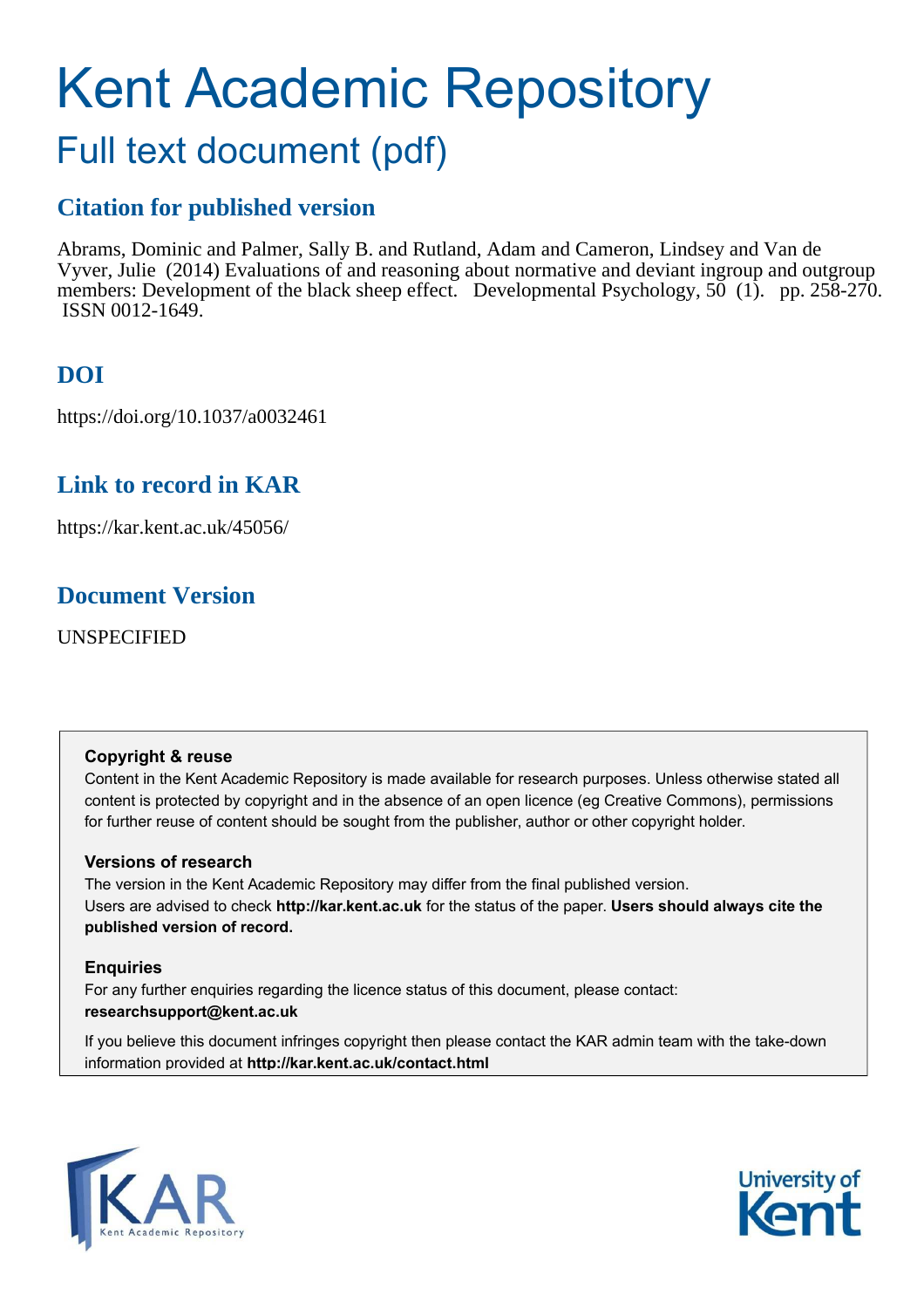Evaluations of, and Reasoning about, Normative and Deviant Ingroup and Outgroup

Members: Development of the Black Sheep Effect

Dominic Abrams<sup>1</sup>, Sally Palmer<sup>1</sup>

Adam Rutland<sup>2</sup>

Lindsey Cameron $<sup>1</sup>$ </sup>

&

Julie Van de Vyver<sup>1</sup>

1. University of Kent, UK 2. Goldsmiths, University of London, UK

Address for correspondence: Dominic Abrams, Centre for the Study of Group Processes, School of Psychology, University of Kent, Canterbury CT2 7NP, UK. Email: d.abrams@kent.ac.uk.

 This research was funded by: British Academy Research Development Award BARDA52827; ESRC award ES/J500148/1; and ESRC CASE award with People United, ES/J500148/1.

February 7th 2013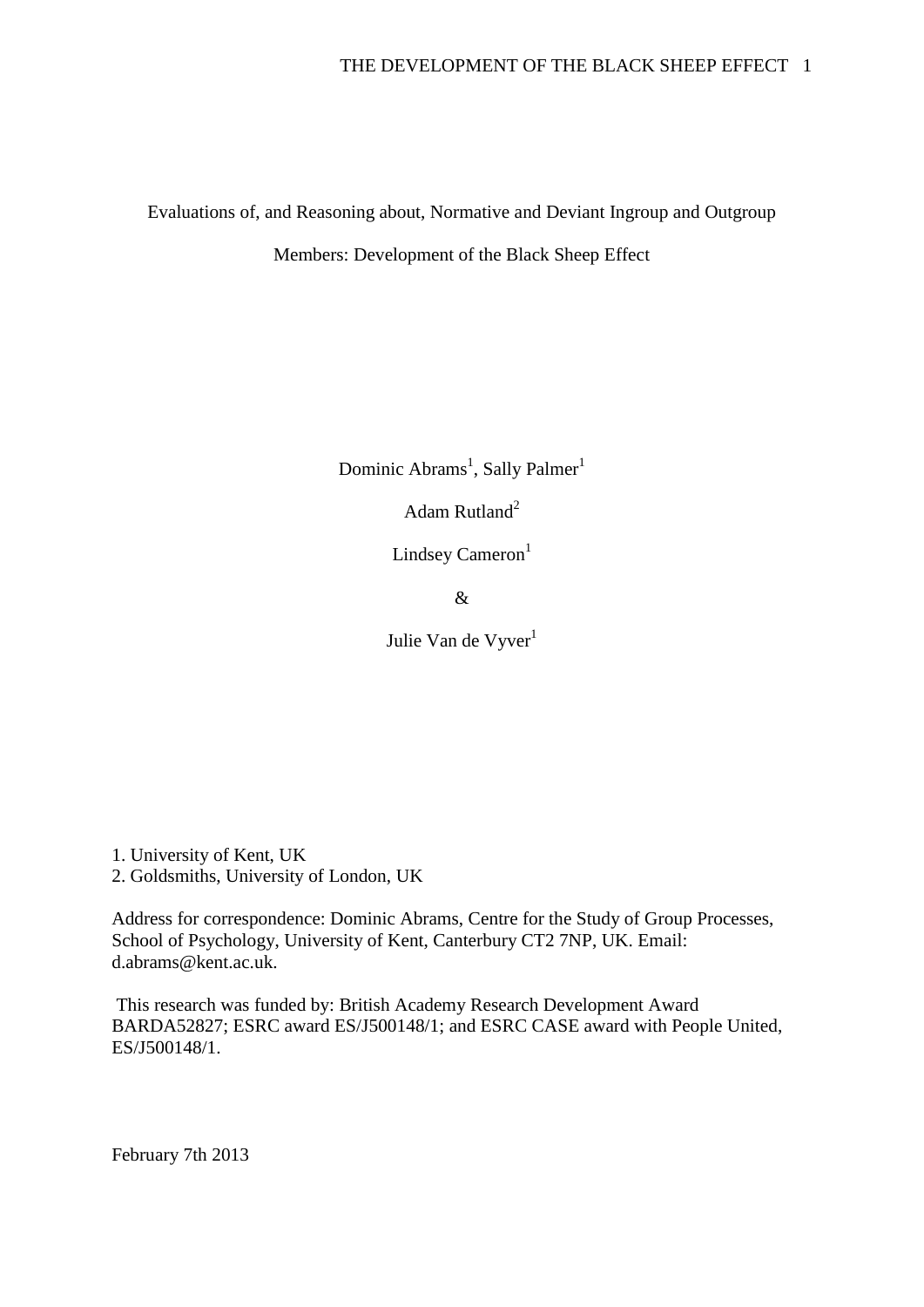#### **Abstract**

Research with adults has demonstrated a "black sheep effect" (BSE) whereby, relative to evaluations of normative group members, ingroup deviants are derogated more than outgroup deviants. The Developmental Subjective Group Dynamics (DSGD) model holds that the BSE should develop during middle childhood when children apply wider social norms. Three hundred and thirty eight 5-12 year-olds judged a normative (socially desirable) and a deviant (socially undesirable) member from an ingroup or an outgroup school. Results confirmed a developmental increase in the BSE, the first time this has been demonstrated. Children's own evaluations of group members were mediated by their expectations about ingroup peers' evaluations. In line with DSGD and social domain theories, with age, children's explanations of peer evaluations for ingroup deviance focused relatively more on loyalty. Practical and theoretical implications for peer inclusion and exclusion are discussed.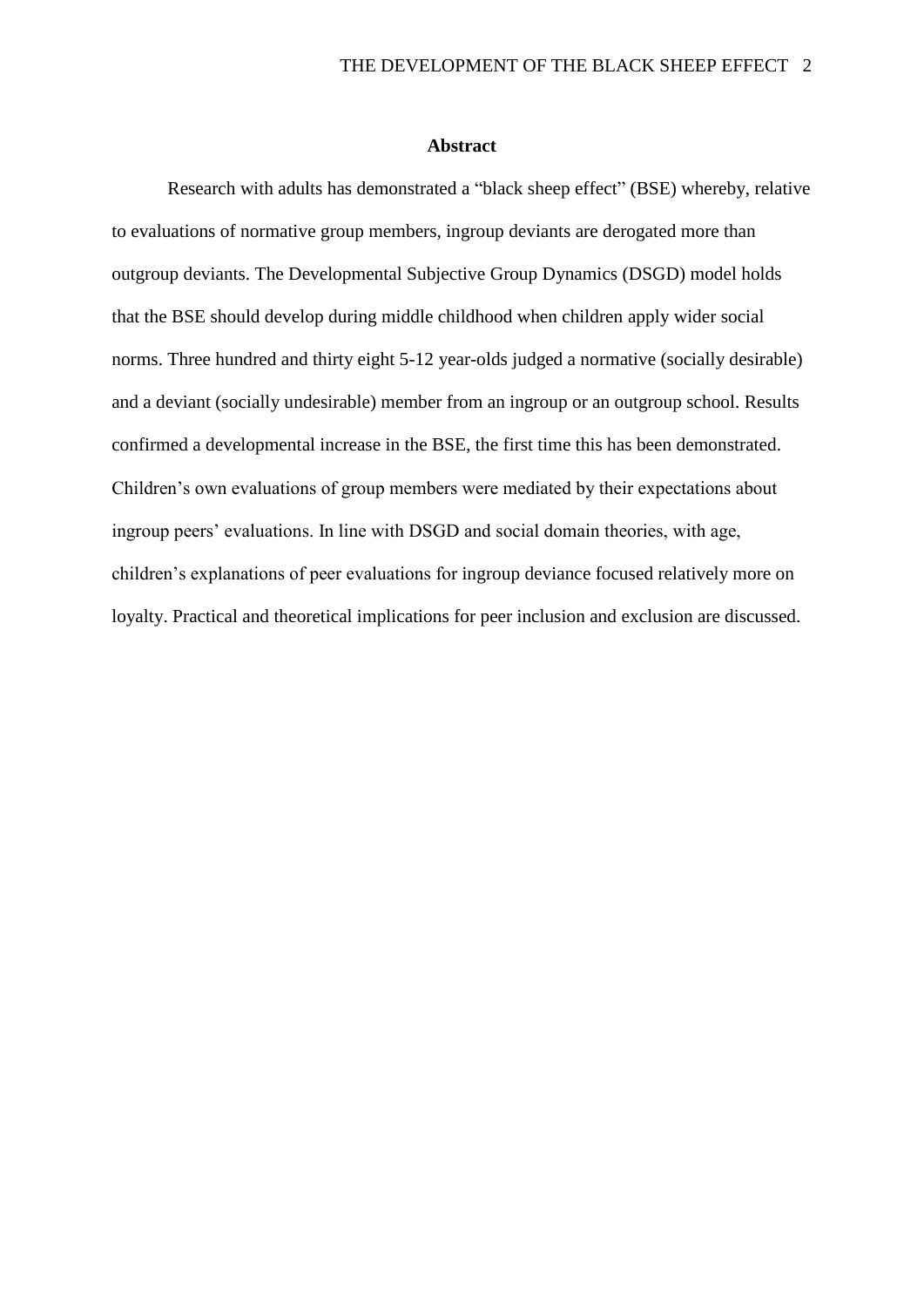Being rejected by peers may be associated with depression, psychological maladjustment, poor academic achievement, violence, and dropping out of school (e.g., Newcomb, Bukowski, & Pattee, 1993; Rubin, Bukowski, & Parker, 1998). Aside from their dispositional aggression or lack of social sensitivity (Crick & Dodge, 1994) why do children sometimes derogate, isolate or reject their peers? The present paper considers two important factors; children's group memberships, and their endorsement of social norms, specifically the development of the black sheep effect (BSE; Marques, Yzerbyt, & Leyens, 1988).

A 'black sheep' is defined in dictionaries (e.g., Collins) as a member of a family or peer group who is considered as undesirable, disreputable or a disgrace. In social psychological research the BSE refers to a more specific phenomenon, describing the finding that "people differentiate more strongly between likable and unlikable ingroup members than between likable and unlikable outgroup members" (Marques, Páez, & Abrams, 1998, p. 128). More generally, the BSE applies to differences in responses to 'normative' group members (who adhere to certain prescriptive norms) versus 'deviant' members (who do not).

Operationally, the BSE arises when there is greater differentiation between the evaluation of normative and deviant ingroup members than between normative and deviant outgroup members (e.g., Marques, Abrams, Páez, & Martinez-Taboada, 1998). This tends to mean that people derogate deviant ingroup members more than any other type of group member. In principle, however, this greater differentiation among ingroup than among outgroup members could be achieved in several ways, including increased positivity toward ingroup normative members or increased negativity toward outgroup normative members.

The present study will explore whether the BSE emerges during middle childhood and examine what pattern it takes. We also examine the relationship between children's own judgments of normative and deviant group members, their beliefs about peers' judgments of those members, and their reasoning about peers' judgments (i.e., their thinking about group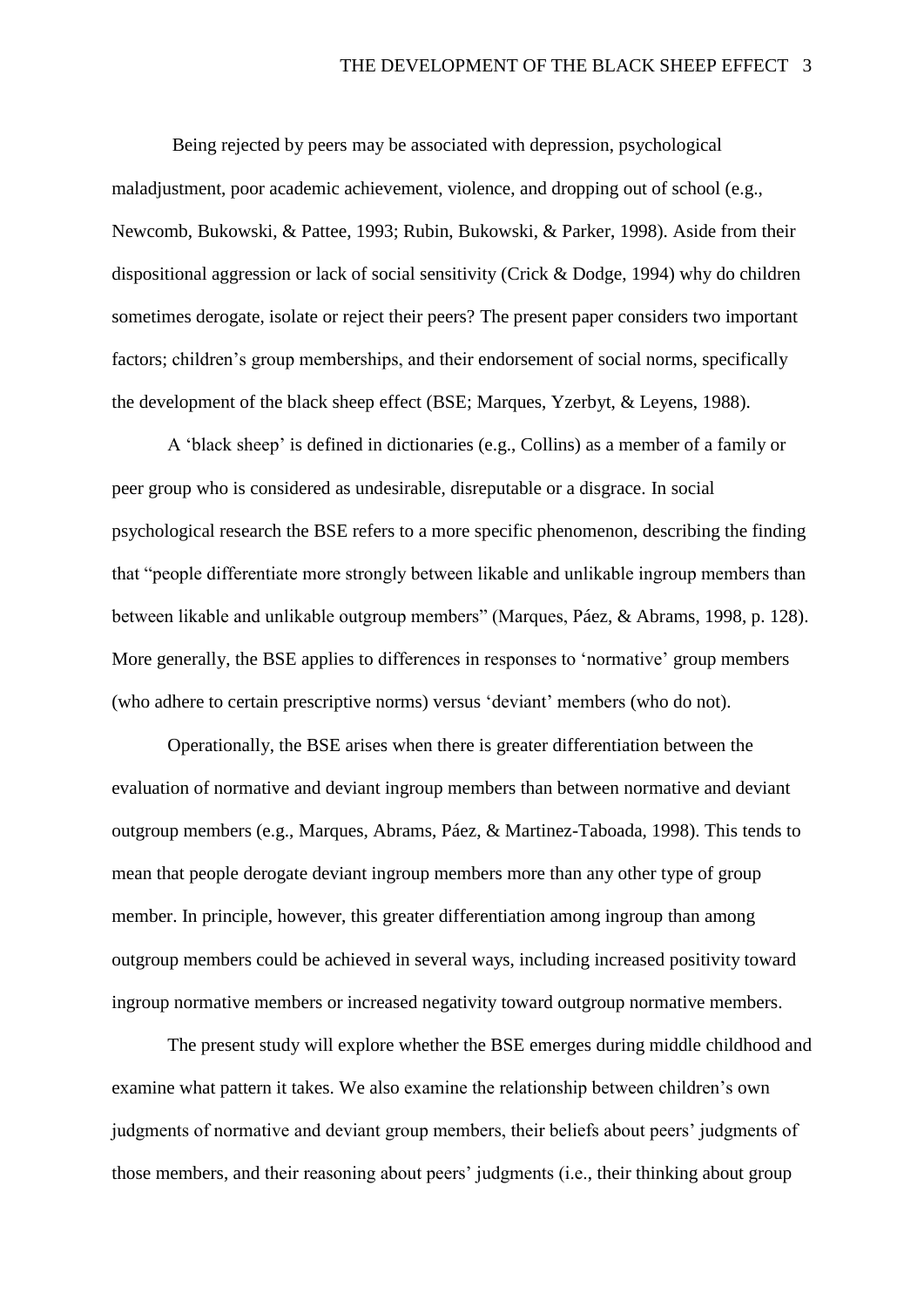dynamics). We draw on two developmental theories that are concerned with peer exclusion and inclusion; the developmental subjective group dynamics (DSGD) model (Abrams, Rutland & Cameron, 2003), and social domain theory (SDT; Killen, 2007).

#### **Conformity and Group Based Social Exclusion**

Sociologists and psychologists have theorized that social order is maintained through group and interpersonal dynamics that reinforce important social norms, rules and laws (Durkheim, 1951; Simmel, 1955). Unsurprisingly, even young children are sensitive to social pressure and risk of exclusion. They are motivated to conform even when they are confronted by an objectively incorrect consensus (Corriveau & Harris, 2010). The experience of exclusion is aversive because it threatens children's basic needs for belonging, control, meaning and esteem (Abrams, Weick, Colbe, Thomas & Franklin, 2011; cf. Kurzban & Leary, 2001).

Category membership is a powerful basis for social inclusion and exclusion of others. Biases towards ingroup categories mean that children are more inclusive towards ingroup than outgroup members even if they know little about the behavior of those members. Children express biases across many types of group membership, including those defined by nationality, ethnicity, or school (Barrett, 2007; Dunham, Baron, & Carey, 2011; Verkuyten & de Wolf, 2007). Children also express intergroup bias when they have been assigned or categorized as members of ingroups and outgroups that are ad hoc, such as temporary teams that have been assembled for a particular game or purpose (Bigler & Liben, 2007), and when they judge members of minimal groups (e.g., Vaughan, Tajfel, & Williams, 1981), i.e., groups based on categories that have a random basis, have no history, and whose members have no prior interpersonal relationships or interdependence (see Gagnon & Bourhis, 1996).

The propensity to express intergroup bias changes with age (Degner & Wentura, 2010). Different group biases peak and abate at different ages (e.g., gender and nationality;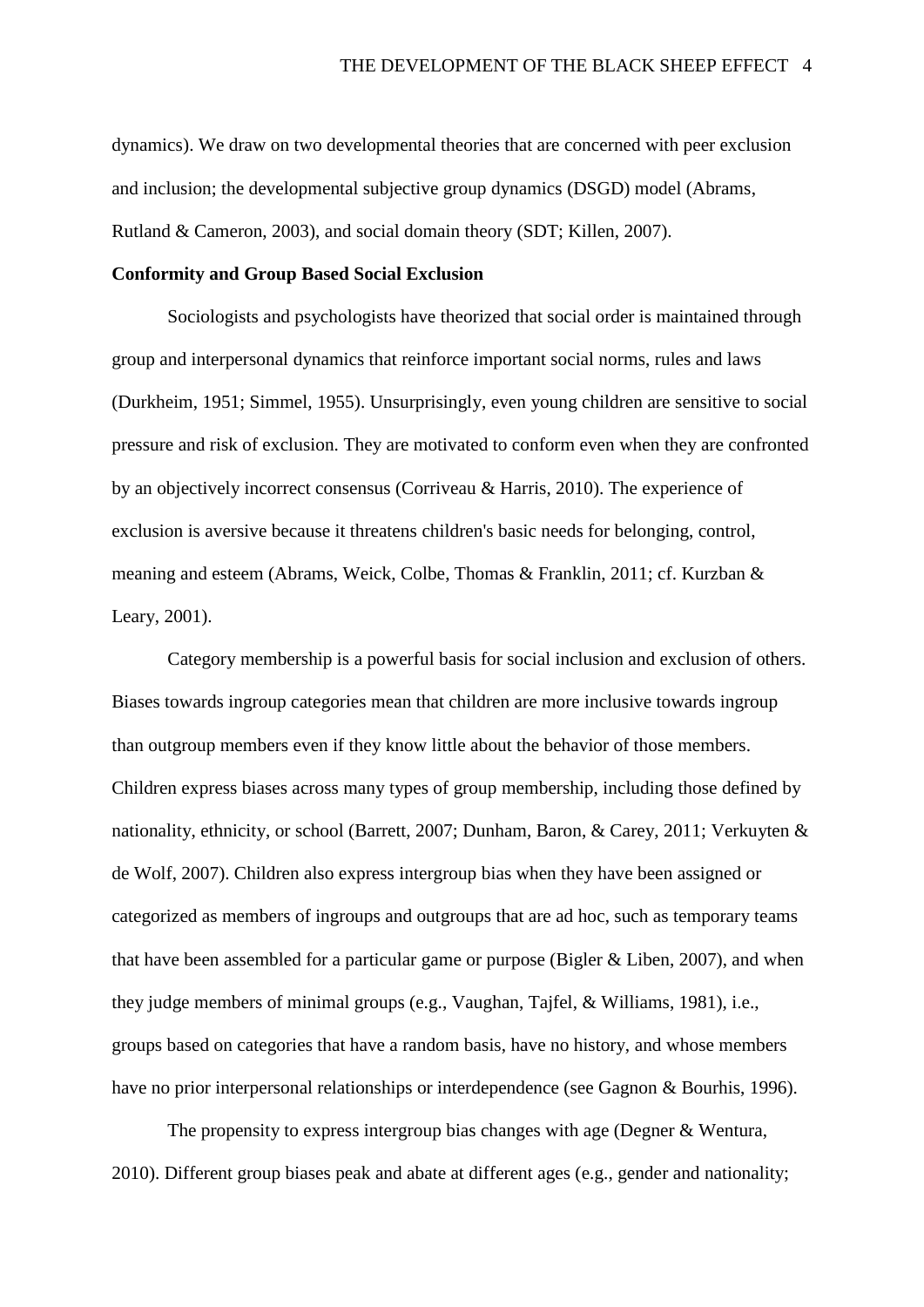Barrett, 2007; Lamb, Bigler, Liben, & Green, 2009). Biases may be expressed via positive responses to the ingroup, negative responses to the outgroup, or both. Positive ingroup responses seem to develop earlier than negative outgroup responses (Nesdale, 2008).

Regardless of age, trends in particular intergroup biases may also be manifested in ways that are more subtly and carefully targeted, as children learn when and where it might be socially acceptable or appropriate to express bias. Thus an important factor is children's sensitivity to social norms. For example, children may be responsive to school norms that prescribe positive behavior toward others, and these norms may prevent children from expressing negativity towards outgroup members (Nesdale & Lawson, 2011; Rutland, Cameron, Milne, & McGeorge, 2005). Much prior research has focused on responses to ingroups versus outgroups as a whole, or toward individual members that are assumed to be representative of their respective groups. However, adult research on the black sheep effect highlights that intergroup bias can also be manifested via expressions of positivity or negativity toward normative and deviant members within the same group. Intergroup bias can be manifested by selectively favoring or derogating individuals to reinforce the more positive standing of the ingroup or less positive standing of the outgroup (depending on which is being judged), an example of which is the BSE. The BSE among adults has been explained by the theory of subjective group dynamics (Marques, Páez, & Abrams, 1998).

#### **Subjective Group Dynamics**

 Prescriptive norms define attitudes or behaviors that are required and expected by others (e.g., to say thank you when receiving a gift). Adult small group dynamics research shows that salient prescriptive norms create psychological pressure to conform. Conformity strongly affects reactions from other members (Schachter, 1951; Zdaniuk & Levine, 2001).

 According to subjective group dynamics theory people mobilize psychological resources to defend or advance their social identity (e.g., membership of a relevant social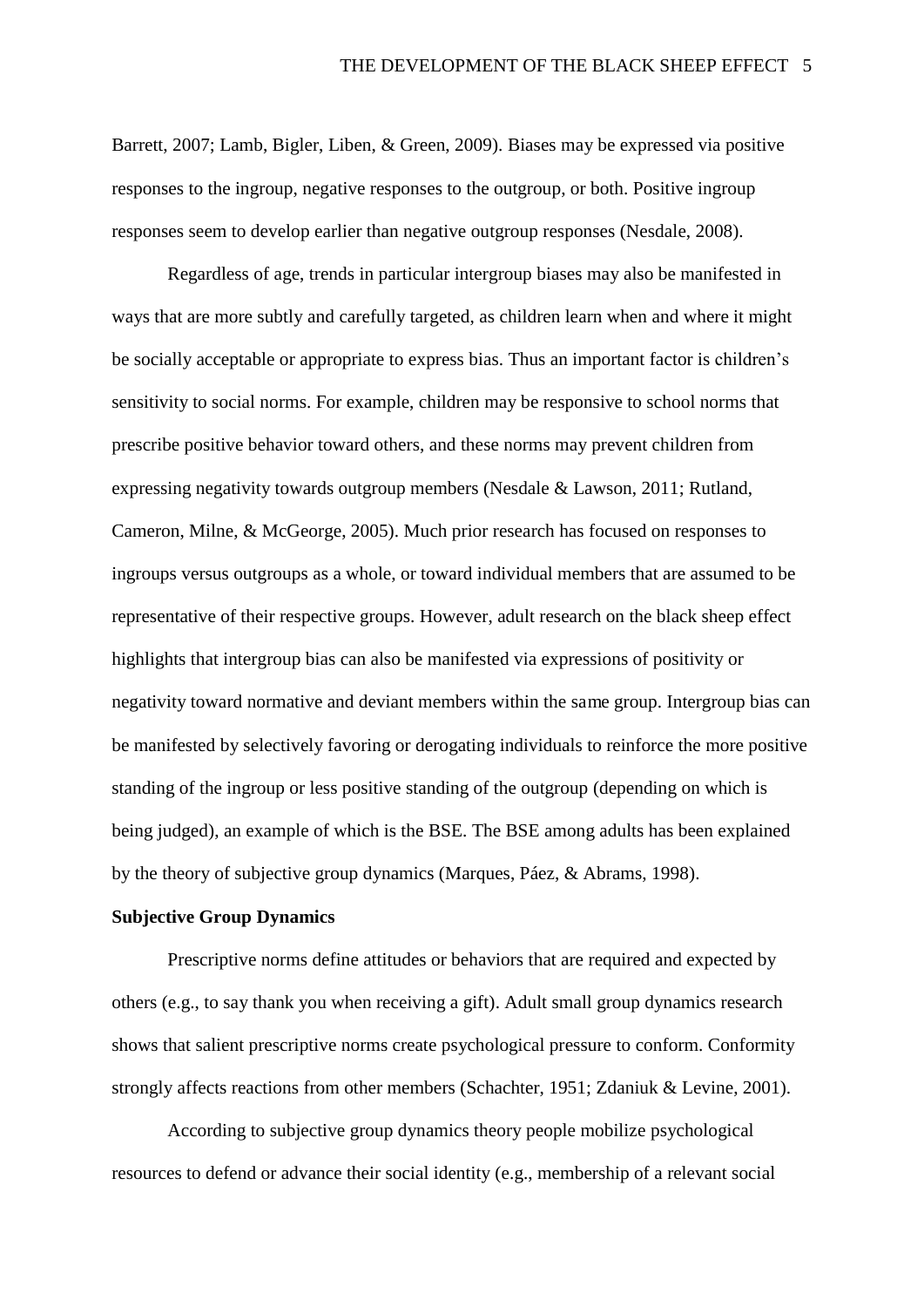group). Even in situations when direct comparisons are not made between groups social identity can by affirmed by focusing on differences within groups. People are especially vigilant for intragroup differences because they are motivated to establish the positive value and validity of ingroup norms. This is achieved by selectively upgrading group members who conform to prescriptive ingroup norms relative to those who deviate from those norms.

**Oppositional and generic norms.** Manifestations of subjective group dynamics may depend on whether prescriptive norms are oppositional or generic. Oppositional norms exist when ingroups and outgroups hold opposing views or competing goals. Support for the norms of one group implies rejection of the norms of the other group. When oppositional norms are salient subjective group dynamics can result in a preference for outgroup deviant members over outgroup normative members, an effect that can yield a cross over interaction effect such that normative ingroup and deviant outgroup members are evaluated more favorably than both deviant ingroup and normative outgroup members. For example, people strongly favor (deviant) members of rival organizations if those members endorse the perceiver's ingroup (Abrams, Marques, Bown, & Henson, 2000).

Generic norms exist when the same prescriptive norm applies across ingroups and outgroups (or generally in society). In this situation, people will favor normative members more highly than deviants both when they are judging ingroup members and outgroup members. The BSE occurs because it is especially important to people to validate the ingroup by confirming that it adheres to generic norms. Moreover, the ingroup's standing may also be enhanced indirectly by devaluing outgroups' conformity to these standards (Marques et al., 1998). Therefore, the difference in positivity toward normative versus deviant individuals should be larger when people judge ingroup members than when they judge outgroup members. This can account for the divergent interaction pattern that characterizes the BSE.

The important characteristic of the BSE is not the absolute level of evaluation of the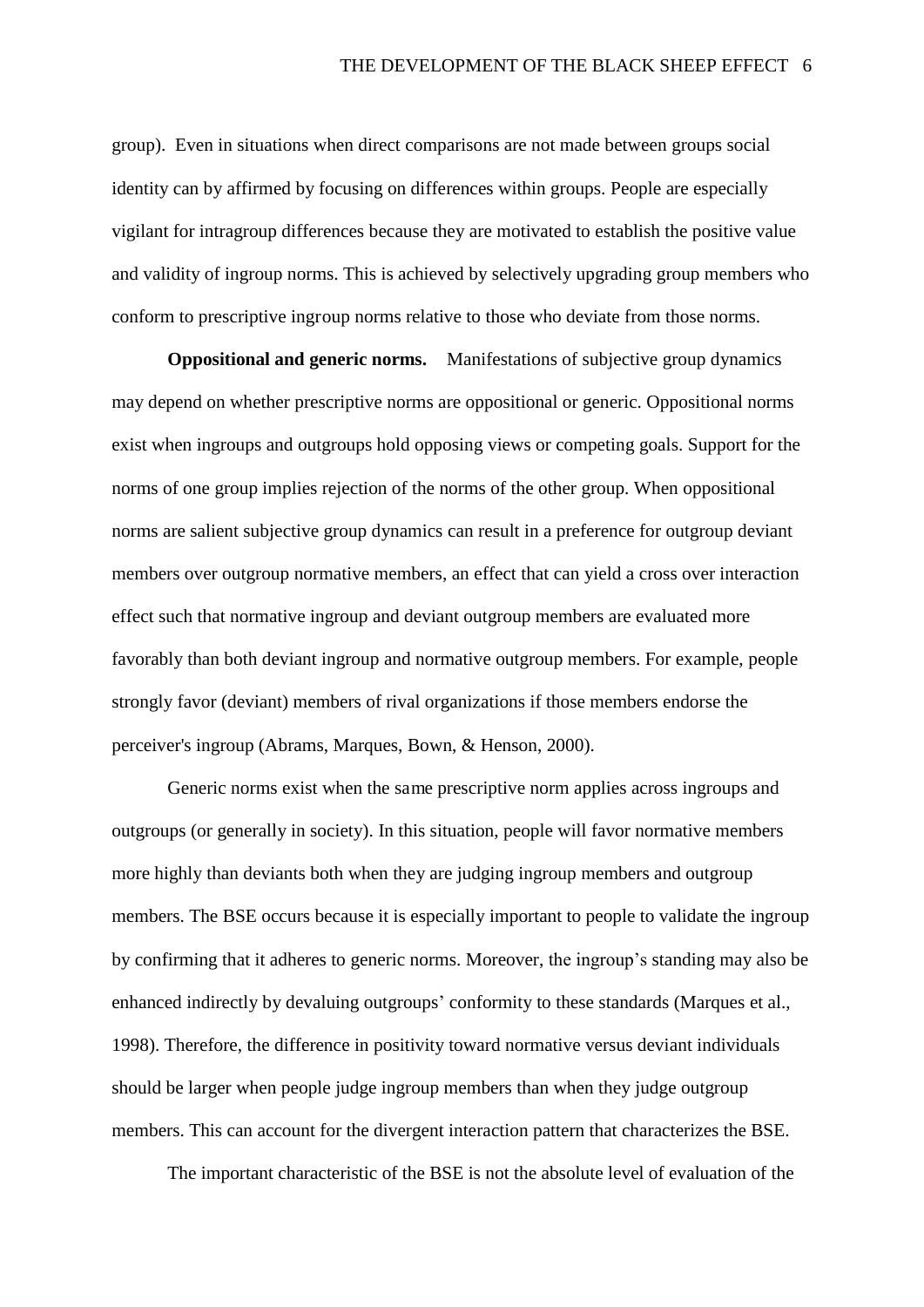normative and deviant members. It is that the difference between these two evaluations is larger when people evaluate ingroup members than when they evaluate outgroup members. Thus, either directly or indirectly, the ingroup's adherence to generic norms is reinforced.

#### **The Development of Subjective Group Dynamics**

Our first aim is to assess the development of the BSE – a manifestation of subjective group dynamics. Developmental predictions are framed by the developmental subjective group dynamics (DSGD) model (Abrams & Rutland, 2011), which holds that during middle childhood subjective group dynamics become increasingly sophisticated as children learn to reinforce ingroup identity by selectively favoring particular individuals within groups. The BSE is characterized in terms of intragroup differentiation between normative and deviant members, but we also consider whether it is more strongly based on evaluations of particular types of group member. Evaluations of ingroup members and outgroup members may follow different developmental patterns (e.g., ingroup positivity develops prior to outgroup negativity (cf. Nesdale, 2008). Therefore, we consider whether the BSE is affected more by lowered positivity toward outgroup normative members, by lowered positivity toward ingroup deviant members, or both. We also consider whether the BSE is driven by greater positivity toward ingroup normative members or less negativity toward outgroup deviants, even though subjective group dynamics theory does not specifically predict these effects.

Our second aim is to examine children's expectations about peers' responses to normative and deviant group members. The DSGD model focuses on how evaluations of group members are linked to emerging expectations and reasoning about group dynamics, such as peer pressure and group norms. Our third aim is to draw on the DSGD model and social domain theory to examine the explanations and reasoning that children use about peers' responses to normative and deviant members of ingroups and outgroups.

The DSGD model has been tested in situations involving oppositional ingroup and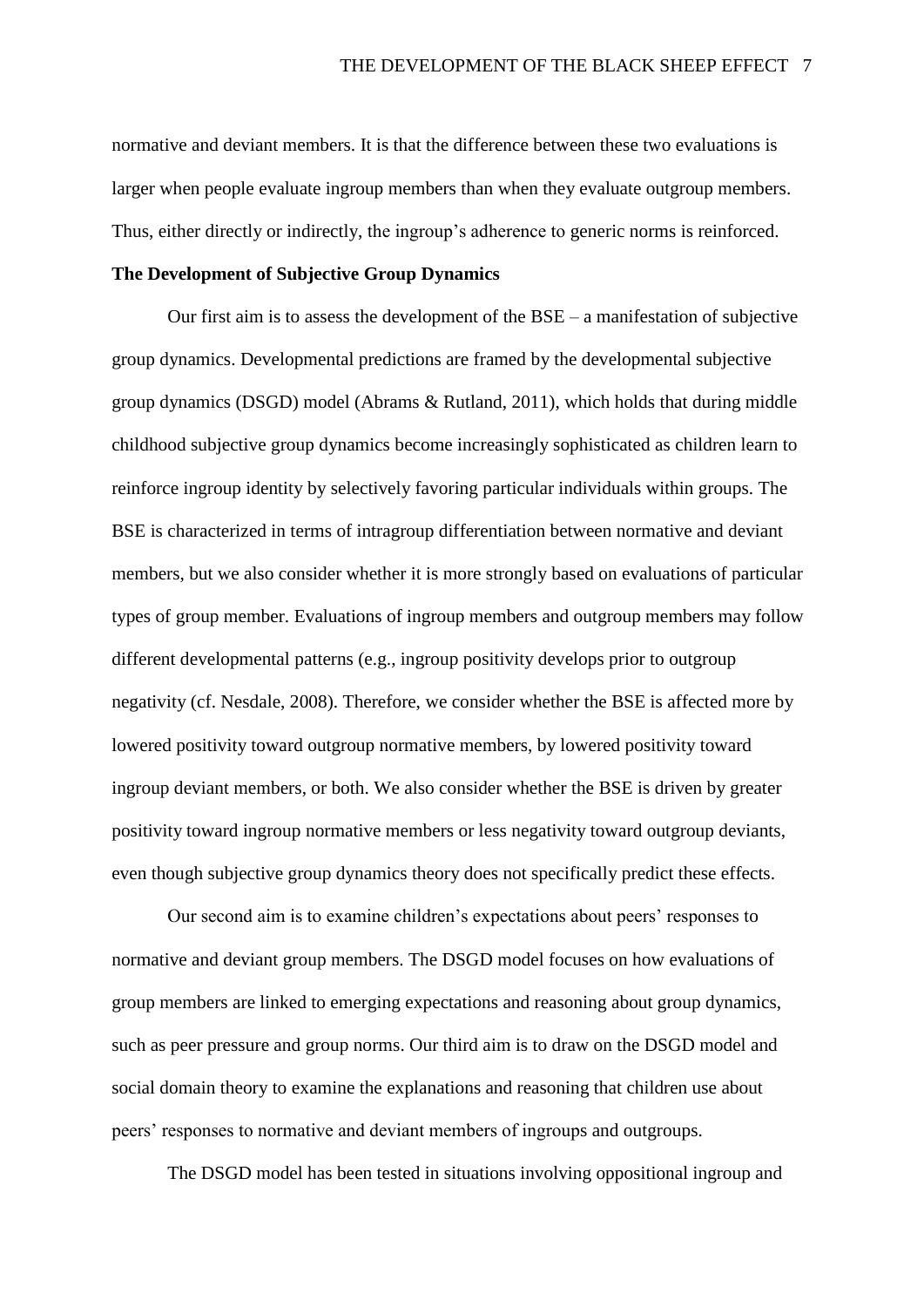outgroup norms of loyalty (Abrams et al., 2003; cf. Castelli, Tomellieri, & Zogmeister, 2008). Children are keenly aware of oppositional norms (Abrams, 2011). They readily favor disloyal outgroup members over loyal outgroup members, and sometimes favor disloyal outgroup members above disloyal ingroup members (Abrams & Rutland, 2011). Selective evaluation of normative and deviant group members becomes more systematic during middle childhood. Abrams, Rutland, Pelletier, and Ferrell (2009) examined English children's evaluations of group members in the context of an England/France soccer competition. Derogation of deviant (disloyal) ingroup members, and favorability to deviant (disloyal) outgroup members, became more systematic between the ages of 5 and 11. The DSGD model holds that with age, children gain better insight into group dynamics. This is because they can engage in more advanced social perspective taking, and because they gradually gain more direct experience of groups, from which they can extrapolate and anticipate dynamics in new groups. Consistent with this, judgments about peers' responses to normative and deviant members were associated with perspective taking ability and group membership experiences.

The DSGD model predicts more systematic intragroup differentiation with age but it does not assume there should be a developmental trend for expressions of intergroup bias (evaluation of the whole ingroup compared with the whole outgroup) because norms about expressing biases against different outgroups can be different. For example, two studies showed similar developmental subjective group dynamics; intergroup bias decreased with age in one and increased with age in the other (Abrams et al., 2003; 2009, respectively).

As far as we are aware, the DSGD model has yet to be tested when the ingroup and outgroup share the same norm (a generic norm) rather than holding oppositional norms. When generic norms are relevant, subjective group dynamics should result in a BSE. Children should evaluate normatives more positively than deviants, and differentiate more between ingroup normatives and deviants than between outgroup normatives and deviants.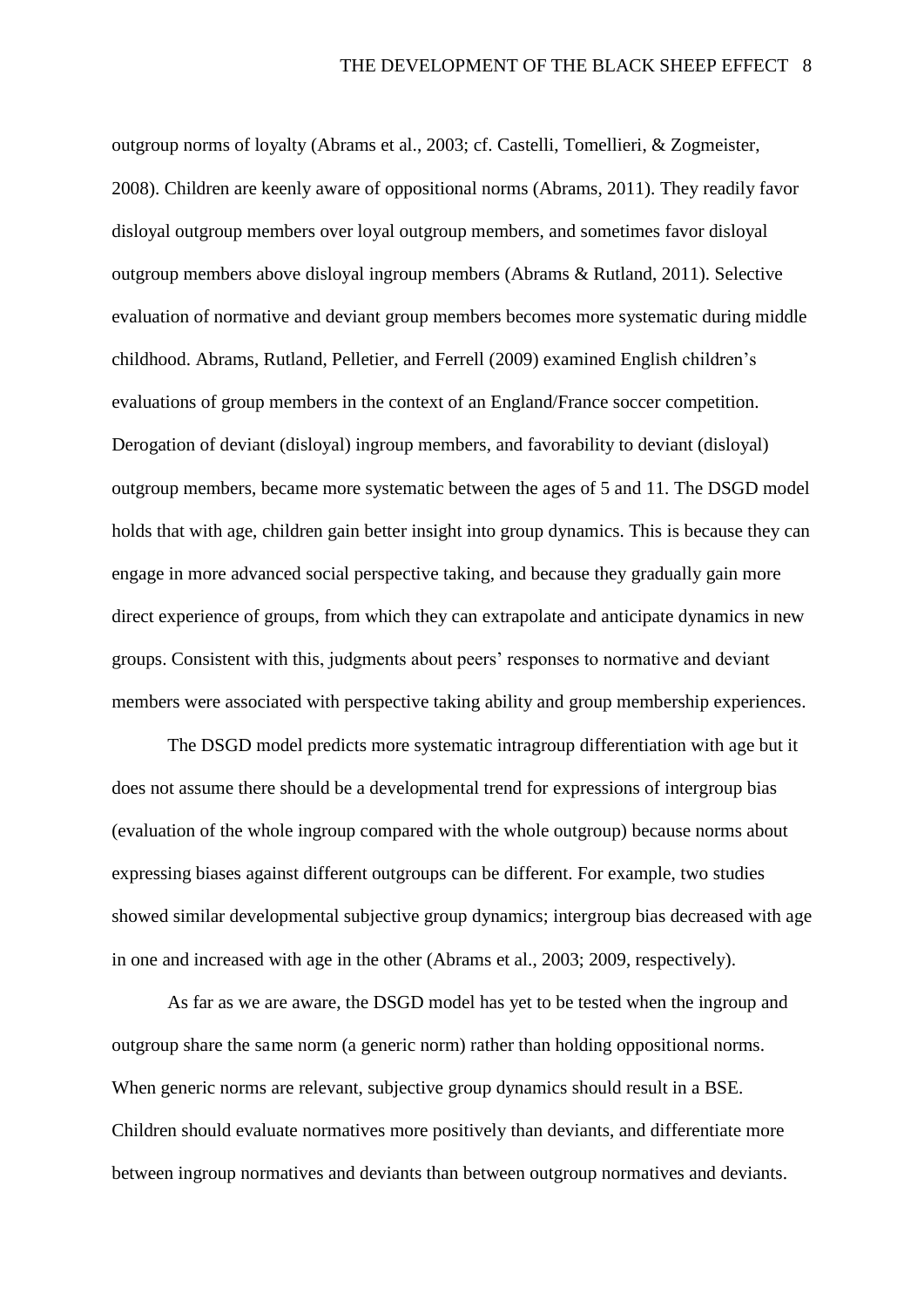Because subjective group dynamics emerge and strengthen during middle childhood, in the context of prescriptive generic norms, the BSE should also emerge or strengthen. Younger children may evaluate an individual's behavior as good or bad based on its fit with a prescriptive generic norm, regardless of the individual's group membership. They may also judge the ingroup as a whole more positively than the outgroup as a whole, but these effects may only be additive – producing main effects. Older children should be more likely to recognize that a deviant harms the image of the deviant's group. Thus, with age, children should be more concerned and respond more negatively if that deviant is an ingroup member. Moreover, a deviant outgroup member may indirectly confirm the outgroup's lower standing whereas a normative outgroup member poses greater threat to the ingroup. Thus, with age, intergroup bias may be expressed as less positive evaluation of the normative outgroup member, as in previous developmental research (Nesdale, 2008).

 In summary, when evaluating group members in the context of a generic norm we expect that with age children will differentiate ingroup normative members from ingroup deviants by derogating deviants more. They may also differentiate less between outgroup normative members and outgroup deviants by becoming less positive toward normative members. With age these effects should be more likely to result in an interaction between targets' group membership and level of conformity to the generic norm, producing the BSE.

#### **Inferences, Reasoning and Explanations**

The DSGD model proposes that children's responses to deviant group members should reflect their perceptions of how peers will judge those members (i.e., the ingroup consensus). We can assess this by asking children how they believe peers will feel towards normative and deviant group members. A positive correlation with their own evaluations would support this hypothesized linkage between own judgment and norms.

A second way to examine normative processes is to consider children's spontaneous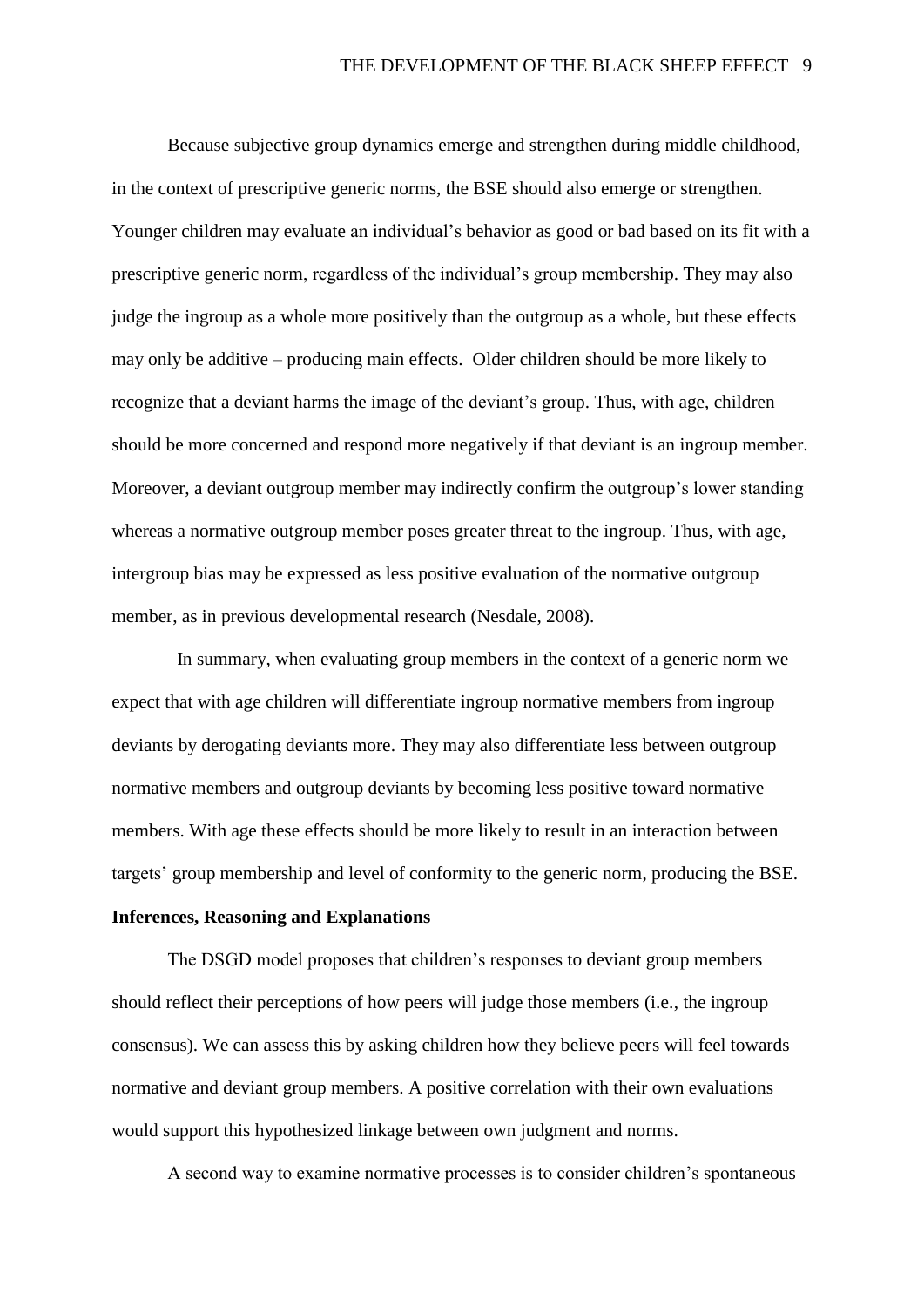explanations and reasoning about peer evaluations of normative and deviant group members. Both the DSGD model and SDT hold that reasoning about group dynamics of inclusion and exclusion may change with age. The DSGD model holds that explanations and reasoning about peer responses to deviants should focus increasingly on issues of group membership, group functioning, and loyalty. This is because older children should be more attuned to the social dynamics in the group and the importance of group consensus. Abrams et al. (2009) examined children's explanations about peer evaluations of (nationally) loyal and disloyal group members (in the context of oppositional norms). Children's expectations of peer inclusion were associated with more references to group membership and loyalty. The present study examines whether the same is true in the context of generic norms.

SDT offers a fuller framework for analyzing moral reasoning, which we now apply to reasoning about peers' reactions to deviance from generic norms. Specifically, SDT research has analyzed whether children use different principles in reasoning about peer inclusion or exclusion. Younger children typically apply moral justifications (e.g., whether it is fair or unfair to exclude). As they get older, children become more likely to invoke psychological explanations (e.g., how it would make someone feel), and social conventional explanations (e.g., how it would affect the functioning of the group or may disrupt a social situation).

SDT and the DSGD model offer complementary accounts of processes that contribute to children's responses to deviance. The DSGD model highlights the relevance of the act for the ingroup. Developmentally, drawing on increasing social perspective taking ability and social experience, children become better equipped to seize on deviance as a vehicle for upgrading the ingroup. SDT highlights developmental changes in the way children reason about acts. With age, children increasingly augment moral reasoning (such as fairness) by deploying social conventional reasoning (such as a concern for group functioning). In addition, reasoning becomes more adapted to the particular context or situation (Killen,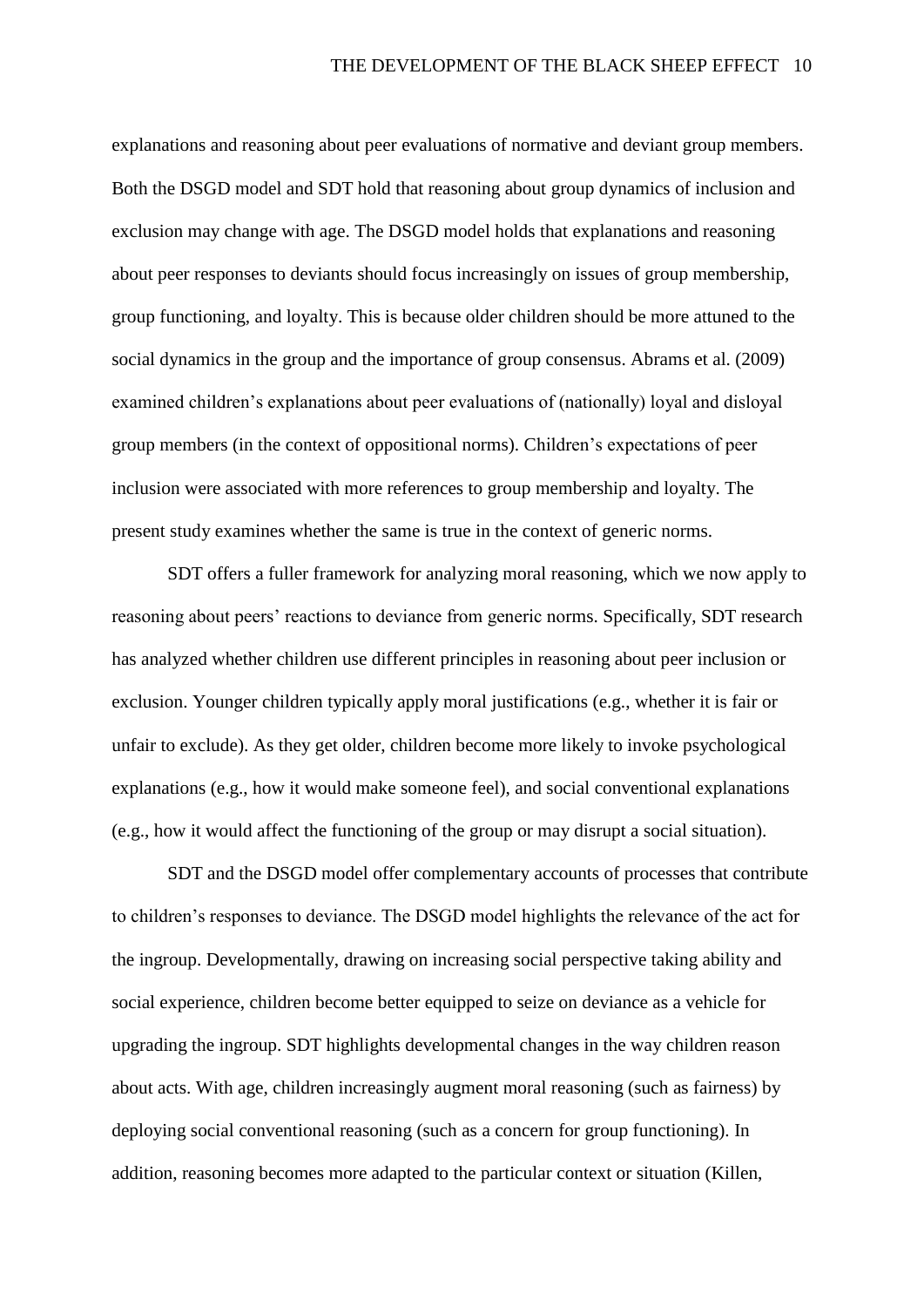Rutland, Abrams, Mulvey, & Hitti, 2012; Rutland, Killen, & Abrams, 2010).

It is not known whether children may be more or less likely to employ moral or psychological explanations when group members deviate from generic norms in an intergroup context. Therefore the present research extends previous work by examining children's reasoning using both SDT and DSGD coding methods, because both approaches can provide valuable insight into subjective group dynamics. Table 1 shows examples from the present data of reasoning for each category derived from the two approaches.

#### **Overview and Hypotheses**

To examine these questions the present research employed a design that closely paralleled studies on the BSE with adults (see Marques et al., 1998). Children from three school year groups (Year), ranging from ages 5 to 11 years old learned about three members of their own school or of another school (Group: Ingroup or Outgroup). Two of the members (Targets) chose to follow a generic prescriptive prosocial norm by attending an important school charity fundraising event (normative targets), and one did not (deviant target). We asked children to evaluate one normative target (gender matched) and the deviant target (also gender matched), to report how they thought peers would evaluate the targets, and to explain these judgments. Our overarching hypothesis is that children will show a BSE (a Group x Target interaction on evaluations of the two targets). This effect will be stronger among older children than younger children, resulting in a Year x Group x Target interaction effect. A developmental BSE would provide convergent support for the DSGD model, showing that it applies when children judge peer adherence to generic norms. If no developmental BSE is obtained, this will raise questions about when and why children respond differently to generic deviance as compared to previous evidence from studies when groups are in opposition.

The DSGD model holds that children's differentiation between normative and deviant group members should be related to their beliefs about how peers will judge those members,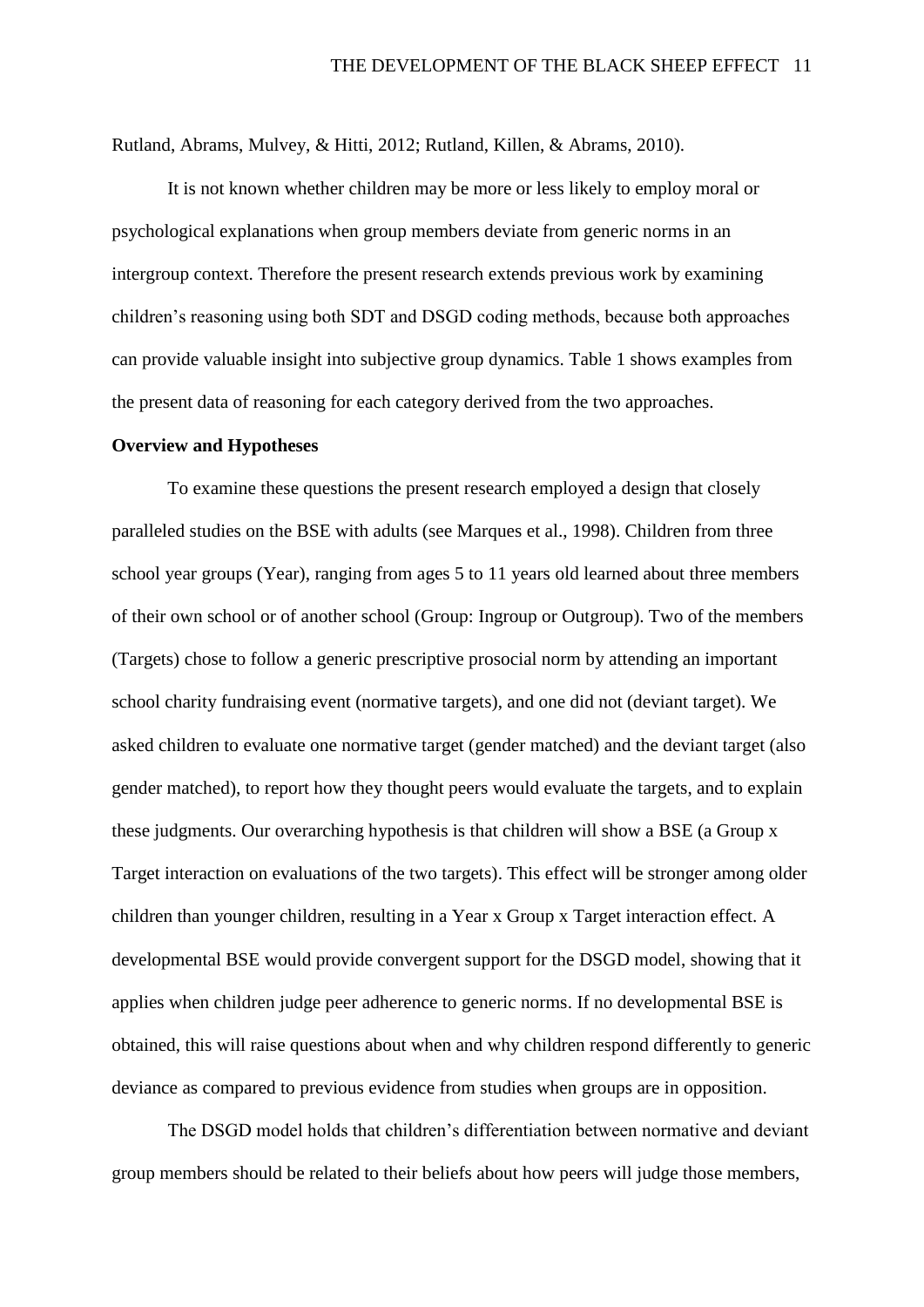a prediction that is supported in studies of oppositional deviance (Abrams et al., 2003). In the case of generic deviance it seems likely that expectations about peer judgments might carry more weight in the child's own evaluations of ingroup members than in their evaluations of outgroup members. This would be because of the greater self-relevance of the ingroup.

Regardless of the particular pattern of evaluations and perceptions of peer evaluations, SDT predicts that older children will show greater complexity in their explanations of peers' judgments about the targets (Killen, 2007; Rutland et al., 2010). Subjective group dynamics theory in social psychology does not consider whether there would be different types of reasoning about judgments of different group members. However, we expect that there may be different reasons for evaluations of normative and deviant group members (an effect of Target). It seems unlikely that normative behavior will invite dispositional attributions, but deviant behavior seems more likely to do so, as reflected by greater use of psychological reasoning or mention of traits for deviants than for normative members. Moreover, the BSE suggests that these differences may be larger when children reason about ingroup members than when they reason about outgroup members (a Group x Target interaction).

Of central relevance is the development of reasoning drawing on morality, social conventions, groups and loyalty. Based on SDT we expect a general developmental trend such that older children should make less reference to moral justifications and more reference to social convention. The DSGD model would expect age differences to qualify the use of these types of reasoning as a function of targets' behavior and group membership. Older children should have a more complex awareness of group dynamics and be more likely to engage in subjective group dynamics to defend ingroup validity. Therefore, we would expect older children to apply explanations for peer inclusion/exclusion more selectively, such that they may refer more to social conventional reasons (group functioning) and loyalty, and less to morality, particularly when explaining peers' evaluations of the deviant targets.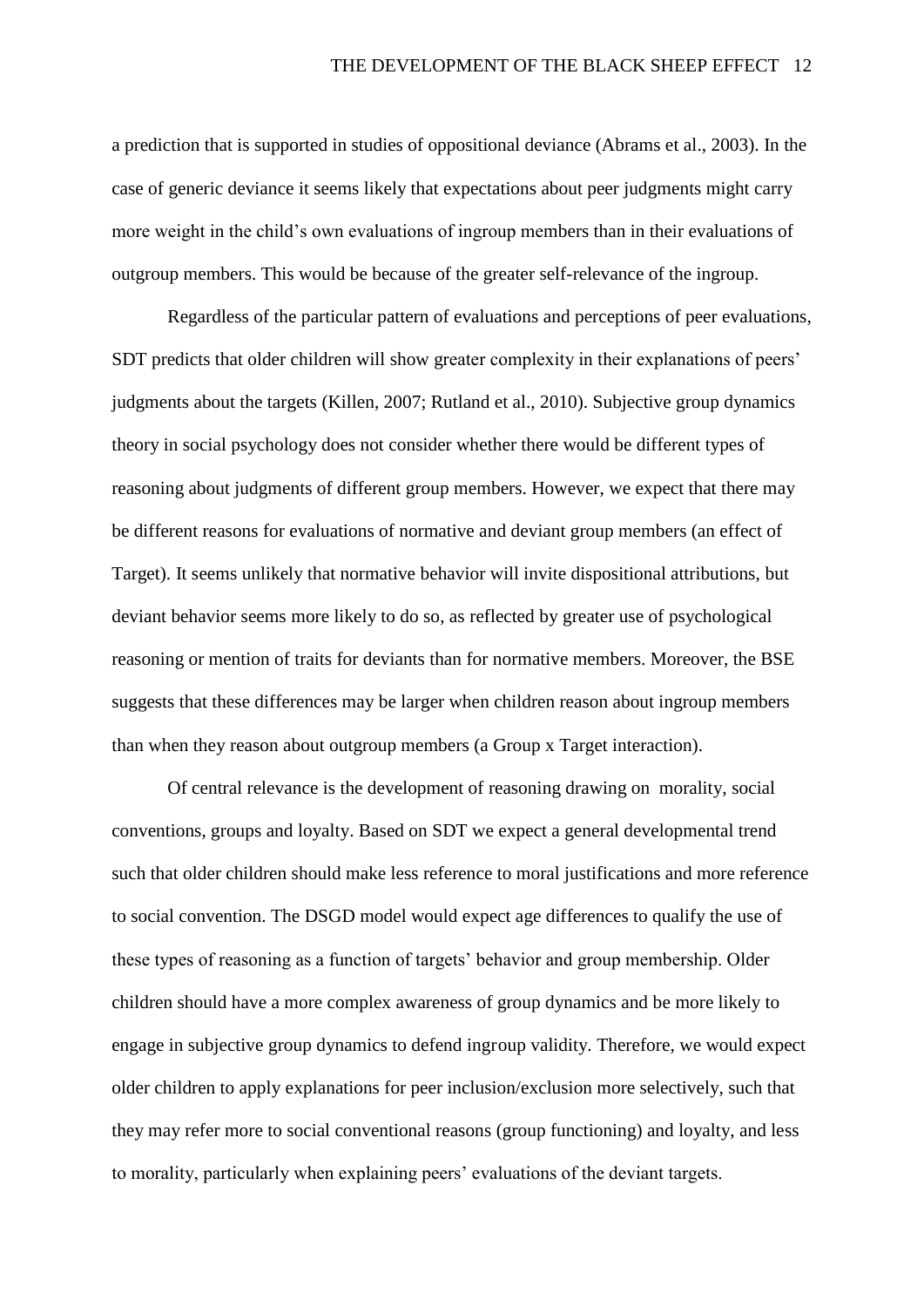#### **Method**

#### **Participants and Design**

Participants included 338 children (166 female), aged 6 to 11 years, from two Primary Schools in the South East of England. Six participants were non-White British, and all were residents in a predominantly lower middle class area. Participants were randomly assigned to condition in a 2 (Group: Ingroup or Outgroup) x 2 (Target: Normative or Deviant) x 3 (School Year: 2, 4, 6, corresponding to mean ages, 81, 108, 131 months) design. Group and Year were between-participant factors. Target was a within-participants factor. To manipulate Group, targets were either presented as being a member of the participants' school (ingroup), or as a member of a similar school in the area named Meadow Park school (outgroup).

Pilot interviews established that children would generally expect peers to attend a school charity fair. To manipulate Target, three targets were presented across all conditions, to ensure consistency in comparability. The norm was reinforced numerically by presenting two normative targets, named Emily and Jack. The third target was deviant with a gender neutral name, Alex. Participants judged two gender matched targets; one normative target and one deviant target. Thus, boys judged Jack and Alex whereas girls judged Emily and Alex.

#### **Procedure**

Parental consent was obtained via schools, and children were able to withdraw from the study at any time. Children were randomly assigned to conditions and completed a questionnaire. For children in Year 2 (aged 6-7) these were completed via one to one interviews with a female researcher, whereby the child indicated an answer and the researcher scribed. For children in years 4 and 6 the questionnaire was self completed in a classroom environment and the experimenter was available to respond to any questions or ambiguities.

The front page of the questionnaire explained, "Today we are asking children to tell us how they feel about other children who do and do not like going to a school's summer fair.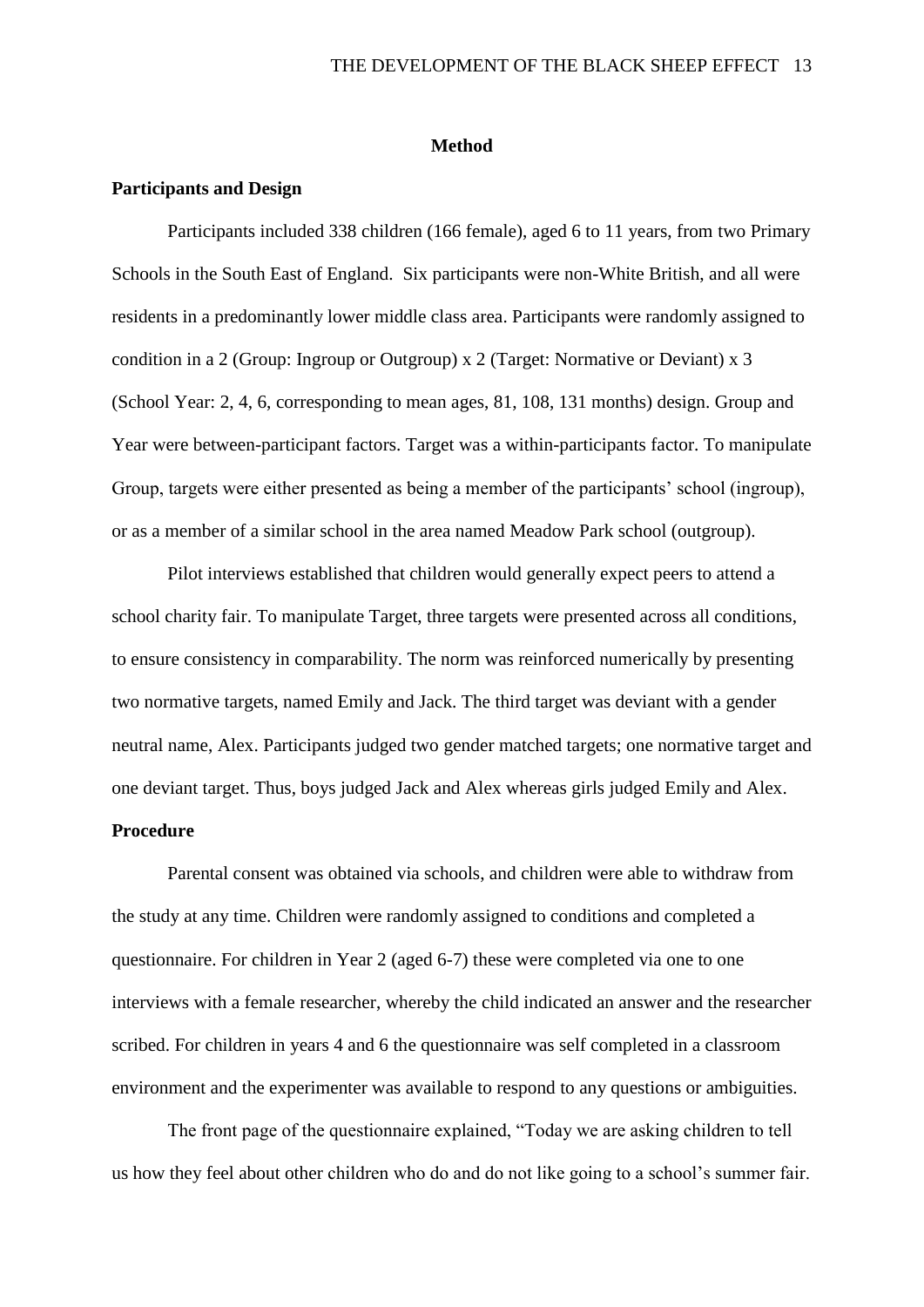We will ask some questions about your school and some questions about another school called Meadow Park Primary School. Most of the questions can be answered by putting a tick next to a picture of a face." An example question (about weather) showed children how to use the 5-point answer scales, with each point represented as an emoticon face, ranging from the mouth in a downward position (1) through horizontal (3) to a large smile (5), as used in previous studies (Abrams, Rutland, Cameron, & Ferrell, 2007).

#### **Measures**

**Manipulation check and norm check.** Children were provided with contextual information about the school's summer fair, which emphasized the generic norm for attending the school fair. Children read: "Every year [school] organizes a fun summer fair for all the children and parents to go to. Children have fun because there are many fun activities like face painting, a bouncy castle, balloon making, a barbecue, and trampolines. Everybody likes it when all the children come to the school fair, because all of the children work together to raise lots of money for charity." In order to ensure that the children understood A manipulation check asked, "Why are the children raising money?". If a child gave an incorrect answer, the experimenter corrected the child in order to have complete data.

The norm for pupils from the ingroup or outgroup to attend the school summer charity fair was then measured. Participants were asked: "How many children from [school] do you think would like to go to the [school name] summer fair?" A 1 to 5 response scale was presented. Each point of the scale was represented by proportionate numbers of stick people, labeled as None of the children (1), A few of the children (2), About half of the children (3), Most of the children (4), and Almost all of the children (5).

**Member information.** Next, children viewed the female (Emily) and male (Jack) normative targets, and one gender-matched deviant target (Alex). The DSGD model makes no predictions about the effects of gender so all participants only evaluated same gender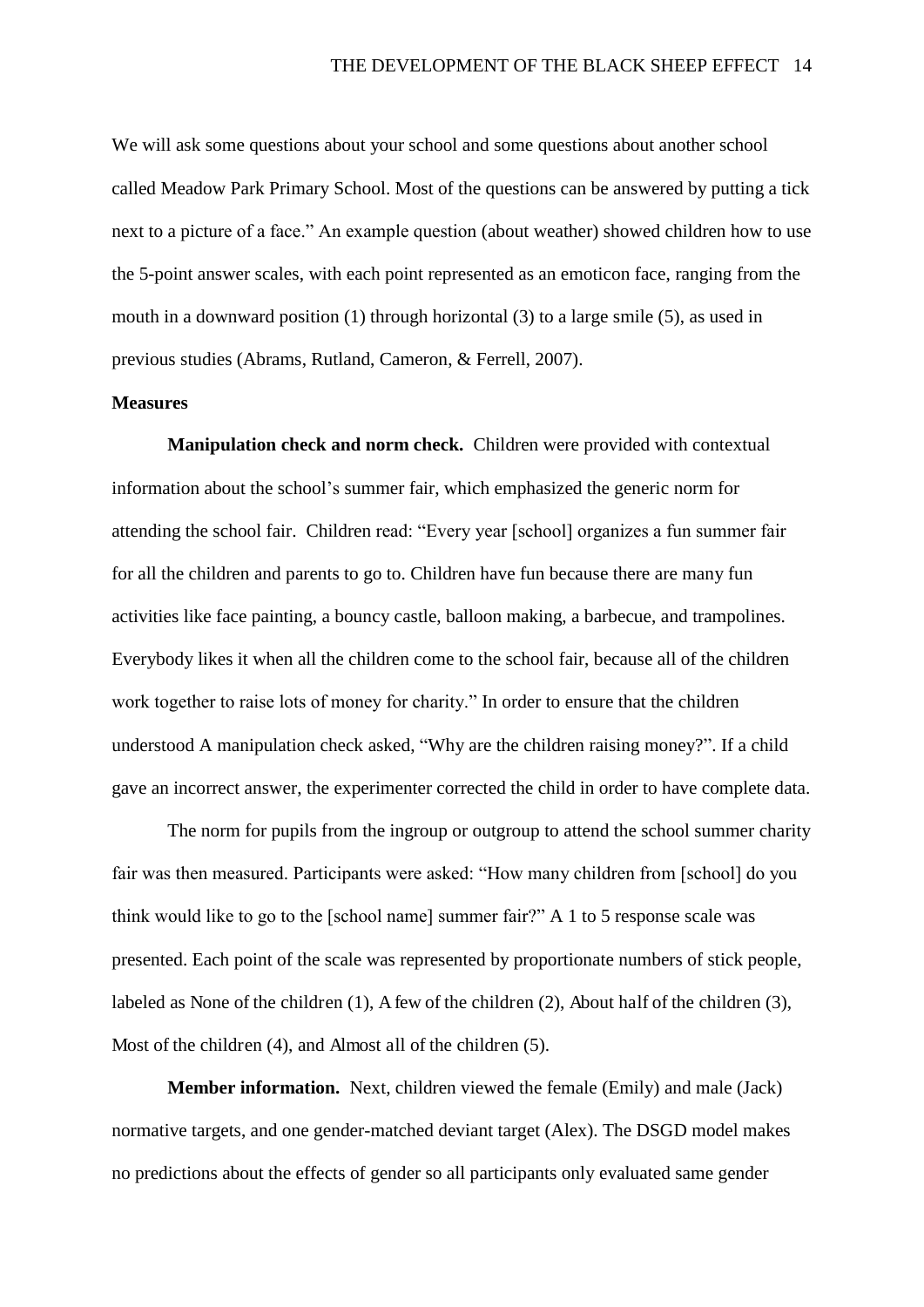targets, thus avoiding gender as a cross-cutting factor of ingroup/outgroup membership (Abrams et al., 2007). The female normative target, Emily, was described with the statement, "Emily is going to the [school] summer fair because she thinks it is important for the other children and for her school." The male normative target, Jack, was described with the statement, "Jack is also going to the [school] summer fair because he thinks it will be a fun day." The deviant target, Alex, was described with the statement, "Alex is not going to the [school] summer fair because s/he would prefer to stay at home." Each statement was accompanied by a cartoon drawing to represent the respective target. The rest of the questionnaire involved questions about one normative target (Emily for female participants; Jack for male participants) and the deviant target (Alex for all participants).

**Own evaluations.** As in previous (e.g., Abrams et al., 2009), children answered, "How do you feel about [target]?" by selecting an emoticon face from a 5-step scale  $(1 =$ most negative,  $3$  = neutral,  $5$  = most positive). They answered, "How much would you like to be [target's] friend?" by selecting from a sequence of 5 square boxes in ascending size, anchored by the text "not at all" (coded 1) and "very much" (coded 5).

**Peers' evaluations.** So as to measure whether children were able to understand the social implications of each target's behavior from the perspective of peers they were asked to answer the first evaluative question, but from the perspective of other ingroup children. Specifically, they were asked, "how do you think other children from your school would feel about [normative/deviant target] who [is/is not] going to [school name] fair?"

**Reasoning about peers' evaluations.** Children were asked, "Why do you think the other children from your school would feel that way about [normative/deviant target]?" Their answers, written on 3 lines below the question, were later transcribed and coded  $(1 = present$ or  $0 =$  absent) for each of the following response categories: Trait, Group, Loyalty, Moral, Social, and Psychological. The coding categories and examples of statements from the dataset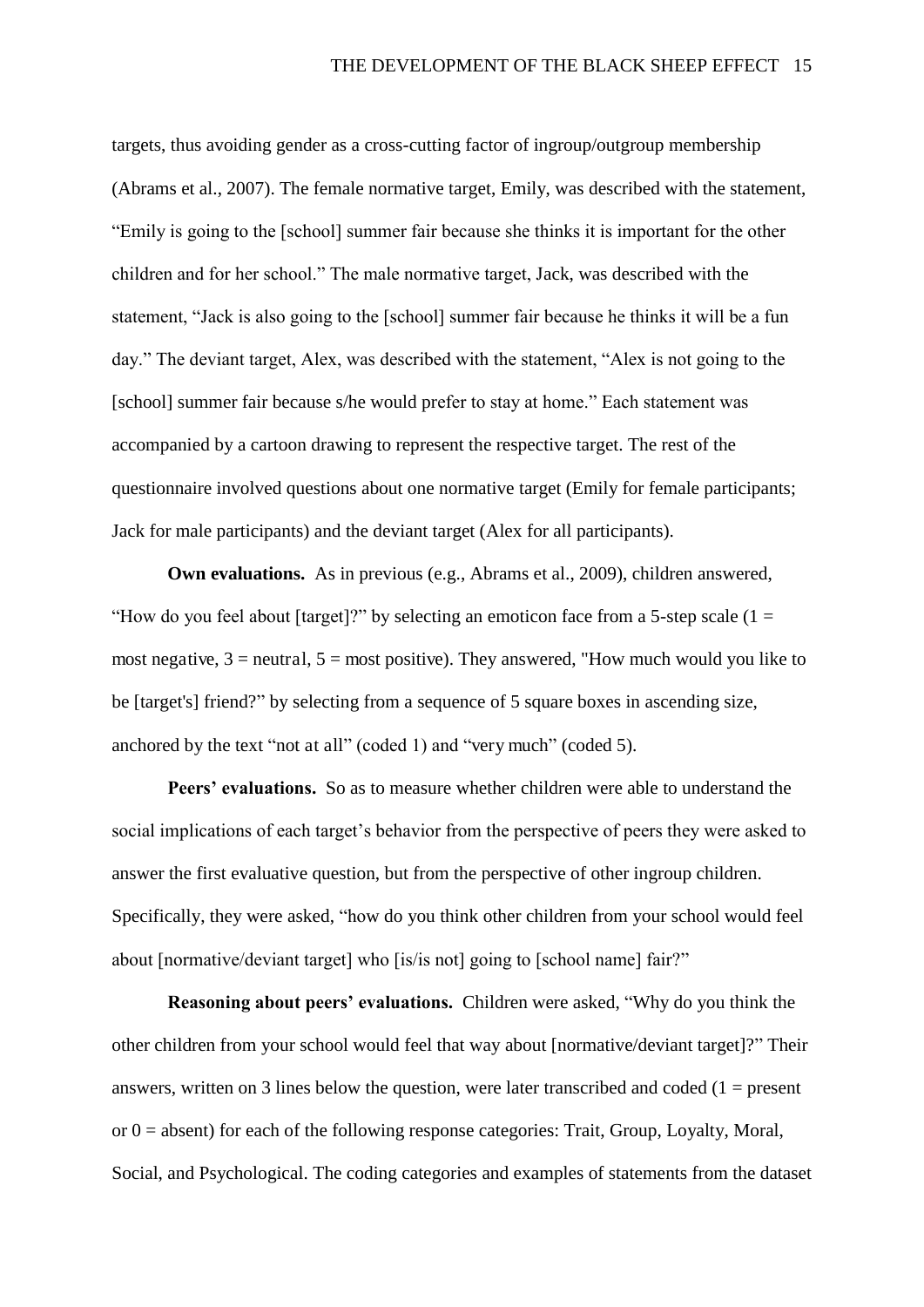are provided in Table 1. To determine reliability, 20% of the responses were coded by a second independent coder. There was 92% agreement for coding the reasoning about the normative target, and 90% agreement for coding about the deviant target. Due to the high percentage of agreement between raters, subsequent analyses used data from the first coder.

**Demographic information.** Finally, participants were asked demographic information, including their age in years, birthday, school, year group, gender, and place of birth. Participants' age in months at the time of testing was also calculated.

#### **Results**

#### **Norm perception**

Children clearly perceived that the majority of group members would like to go to their school fair,  $M = 4.59$ ,  $SE = .040$ . This was highly and significantly above the scale midpoint 3, t (335) = 40.01,  $p < .001$ . There were no main effects or interactions involving Year, Gender or Condition. This confirmed that the norm was unambiguous and was equally strong in both Group conditions, that is, the norm was generic. As testing the BSE depends on people understanding the norm, those children who perceived that half or fewer group members would like to go to the school fair were excluded from subsequent analyses. This included 22 children (6%) of whom 14 were male.

#### **Own Evaluations**

Factor analysis showed that the positivity and liking items loaded together but on different factors for the normative and deviant targets, with loadings > .79, and no crossloadings. Therefore a mean evaluation score (the average of positivity and liking) was computed for each target. ANOVA on this score revealed significant effects of Year, Target and Year x Group x Target (see Table 2).

The effect of Year, F (2,310) = 10.54, p < .001,  $\eta^2$  = .064, revealed that across normative and deviant targets children in Year 2 were more positive  $(M = 3.64, SE = .077)$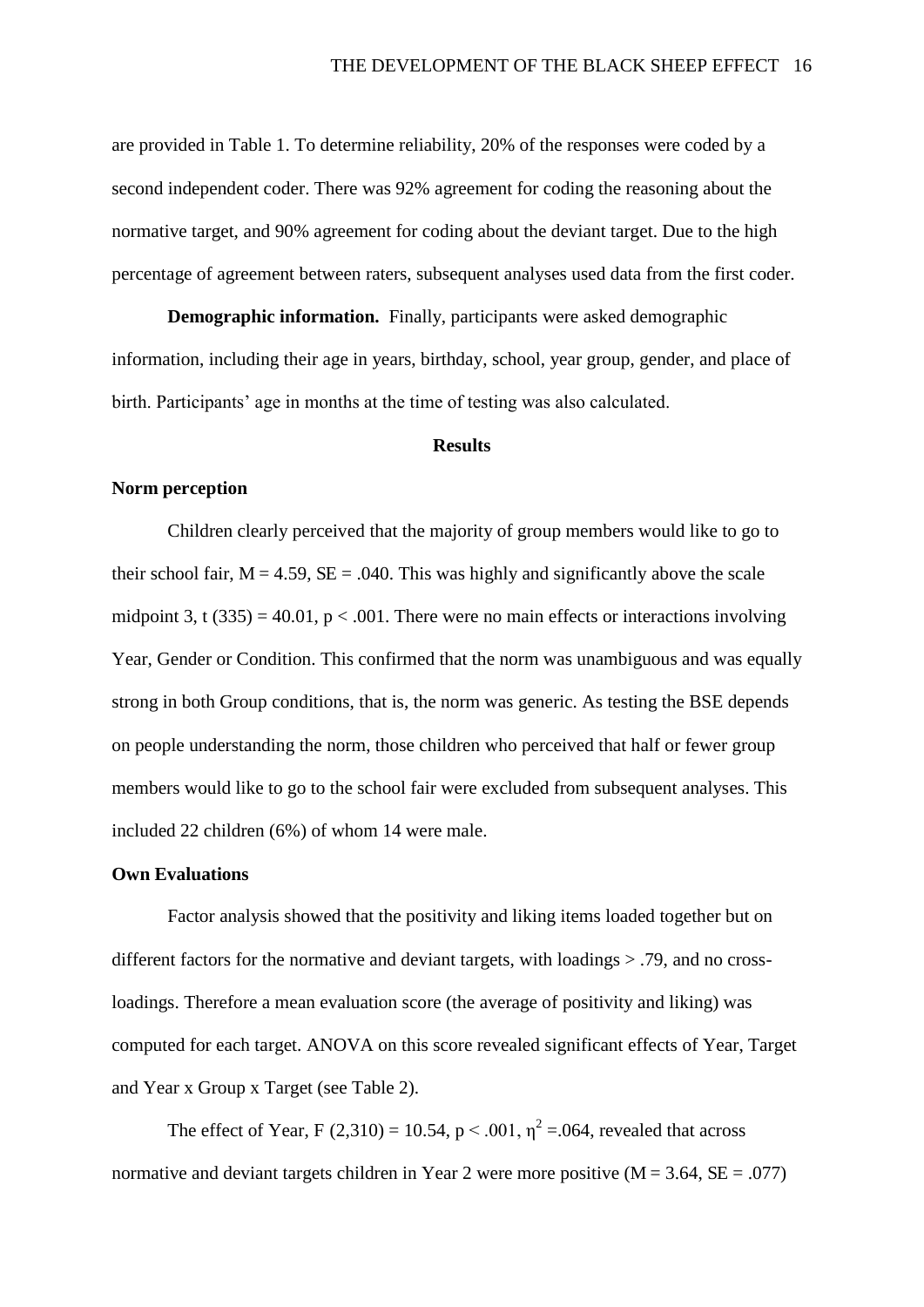than those in Years 4 or 6 ( $M = 3.30, 3.16, SE = .075, .076$ , both ps < .001 respectively). Years 4 and 6 did not differ significantly ( $p = .213$ ). The main effect of Target showed that children were more positive toward the normative target ( $M = 3.96$ ,  $SE = .051$ ) than the deviant target,  $(M = 2.77, SE = .064)$ ,  $F(1,310) = 260.26$ ,  $p < .001$ ,  $\eta^2 = .456$ .

The Group x Target interaction was not significant, F (1.310) = 3.41, p = .066,  $n^2$ =.011. However, it was qualified by a significant Year x Group x Target interaction, F  $(1,310) = 5.54$ , p = .004,  $\eta^2 = 0.035$ . Central to our developmental hypothesis, the interaction between Group x Target (required for a BSE) should be present among older children. The Group x Target interaction within each age group is shown in Figure 1. Separate ANOVAs within each level of Year showed that the Group x Target interaction was not significant in Year 2, F (1, 97) = 2.13, p = .148,  $\eta^2$  = .021, but it was significant in Year 4, F (1,103) = 7.60,  $p = .007$ ,  $\eta^2 = .069$ , and in Year 6, F (1,110) = 6.00, p = .016,  $\eta^2 = .052$ . Because normative targets were always evaluated more positively than deviant targets within both groups and at all three age levels (all Fs  $(1,310) > 17.99$ , all ps < .001), it is most informative to describe the developmental pattern in terms of the effect size for the simple effects of Target (normative vs. deviant) within levels of Group and Age (see Figure 1). In the ingroup condition the difference increased with age,  $F_{\text{Year2}} (1,310) = 34.25$ ,  $\eta^2 = .099$ ;  $F_{\text{Year4}} (1,310) =$ 72.10,  $\eta^2 = 191$ ; F<sub>Year6</sub> (1,310) = 91.62,  $\eta^2 = 228$ . In the outgroup condition the difference reduced with age,  $F_{Year2} (1,310) = 57.08$ ,  $\eta^2 = 155$ ;  $F_{Year4} (1,310) = 21.95$ ,  $\eta^2 = 0.06$ ;  $F_{Year6}$  $(1,310) = 17.99$ ,  $\eta^2 = 0.055$ . In line with the developmental prediction, these divergent patterns produced significant Black Sheep Effects (BSE) in Years 4 and 6 but not in Year 2.

Analyses of simple effects of Year within Group and Target were conducted in order to examine developmental differences in evaluations of each type of target. The data show that normative ingroup targets were evaluated similarly by all three year groups,  $F(2,310) =$ .60, p = .55,  $\eta^2$  = .004, all pairwise comparison ps > .33) whereas for deviant ingroup targets,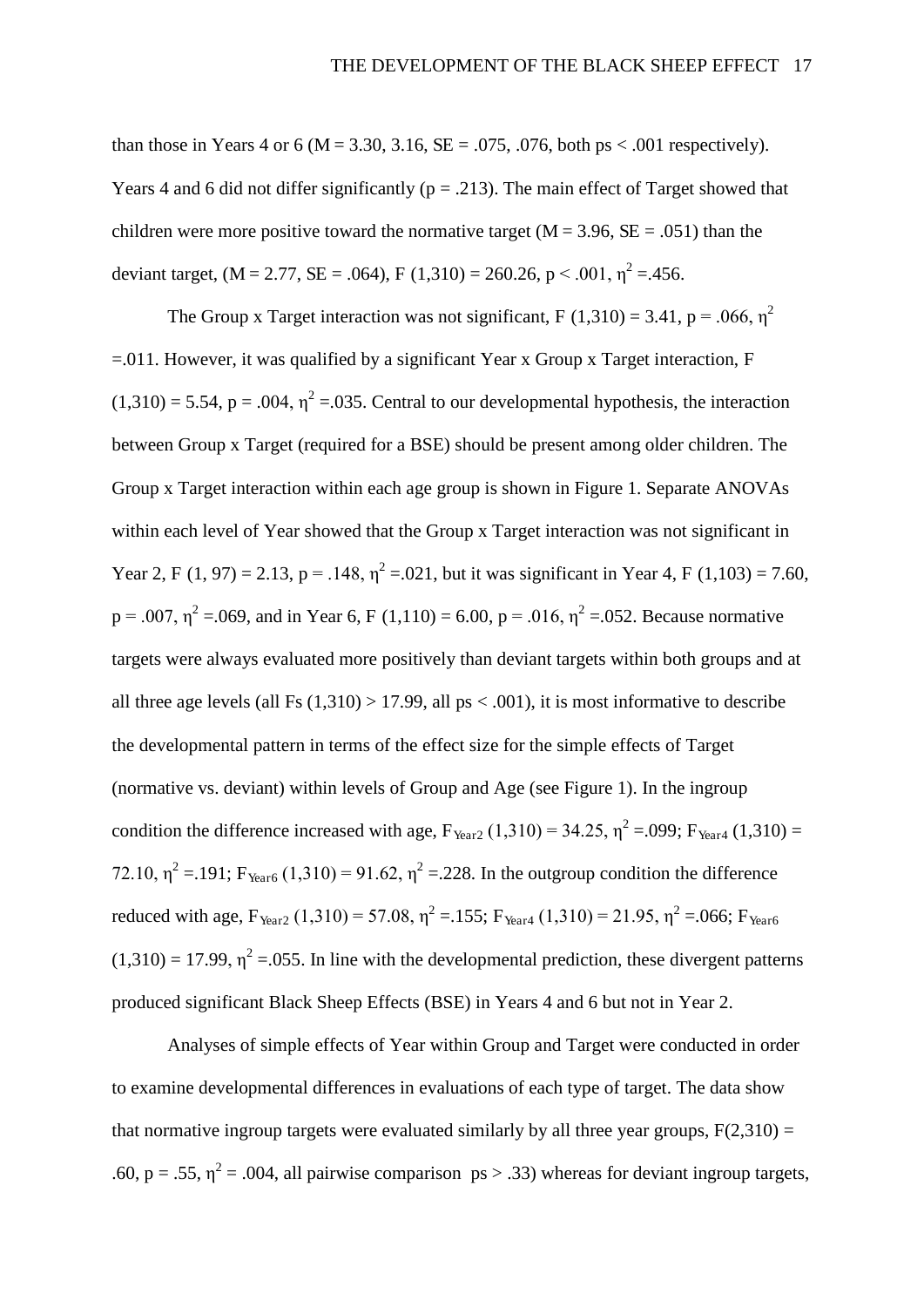$F(2,310) = 4.01$ ,  $p = .019$ ,  $\eta^2 = .025$ , evaluations were significantly less positive among children in years 4 and 6 than in year 2, pairwise  $ps = .044, .006$ , respectively), whereas years 4 and 6 did not differ from one another ( $p = .57$ ). In the outgroup condition, there were year differences in evaluations of normative members,  $F(2,310) = 13.36$ ,  $p < .001$ ,  $\eta^2 = .079$ . Children in year 1 evaluated normative members more positively than did children in years 4 and 6 (ps  $\lt$  .001), and the latter two did not differ significantly (p = .50). Children in all three years evaluated outgroup deviants similarly,  $F(2,310) = .89$ ,  $p = .41$ ,  $\eta^2 = .006$ , (all pairwise ps > .18). These data illustrate two components that might contribute to the development of the black sheep effect. First, older children are less positive toward ingroup deviant members, and second they are less positive toward outgroup normative members.

#### **Peer Evaluation**

Children judged how negatively or positively other ingroup members would feel towards the normative and deviant targets. There was a significant effect of Target, and a significant Year x Target interaction. Consistent with the generic norm, children expected the normative targets to be evaluated more positively than the deviant targets,  $M_{normalive} = 4.07$ ,  $SE = .057$ ,  $M_{deviant} = 2.15$ ,  $SE = .066$ ,  $F(1,307) = 417.71$ ,  $p < .001$ ,  $\eta^2 = .576$ . The Year x Target interaction, F (2,307) = 3.62, p = .028,  $\eta^2$  = .023, revealed that although children in all years expected peers to evaluate the normative target more positively than the deviant (all ps  $< .001$ ), children in Year 2 expected peers to be more positive toward the normative (M = 4.27,  $SE = 0.98$ ) than did those in Years 4 and 6, (Ms = 3.98, 3.97,  $SE = 0.98$ , 0.09, respectively, ps = .038, .033), whereas children in Years 4 and 6 did not differ. There were no differences between year groups in expectations about peers' judgments of deviant targets (for Years 2, 4, 6 Ms = 2.02, 2.24, 2.20,  $SE = 0.12$ , 0.98, .099, respectively). The Year x Group x Target interaction was not significant, F  $(2,307) = 2.81$ , p = .062,  $\eta^2 = .018$ .

#### **Differential Own Evaluation and Differential Peer Evaluation**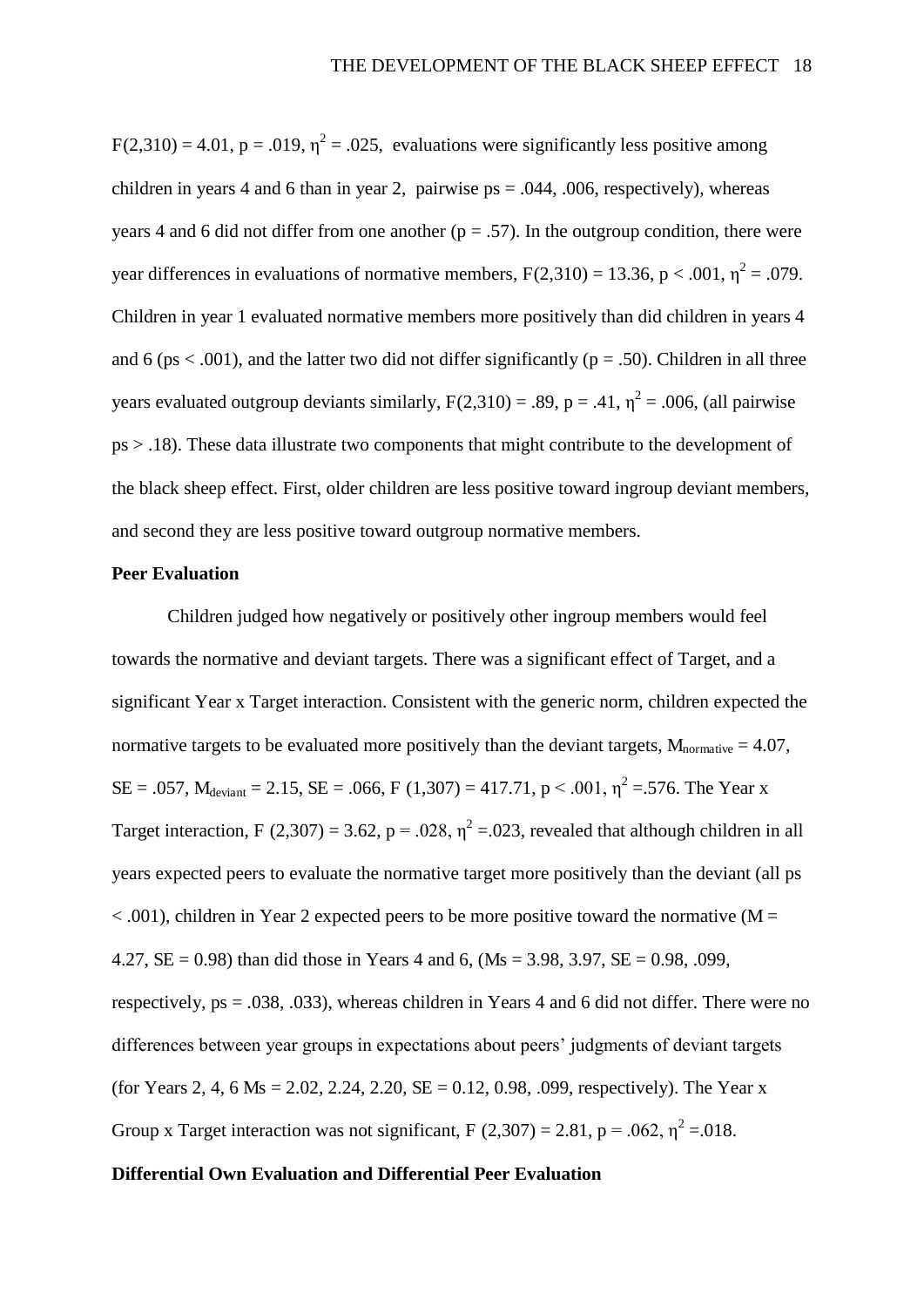The DSGD model expects children's differential evaluations of normative versus deviant members to be predicted by their expectations and reasoning about peer evaluations of the targets. Based on previous research (e.g., Abrams et al., 2003), we computed two differentiation indexes to test this prediction. The differential own evaluation index (DOE) is the child's evaluation of the normative target minus evaluation of deviant target. The differential peer evaluation index (DPE) is the child's judgment of ingroup peers' evaluation of the normative target minus their judgment of peers' evaluation of the deviant target.

We expected DOE to be related to DPE. The correlation between the two variables supported this prediction,  $r(313) = .30$ ,  $p < .001$ . Because this analysis involved the relationship between two difference scores we covaried the mean perception (i.e., the mean inclusion judgments made about the normative and deviant targets) as advised by Judd, Kenny, and McClelland (2001). Regression analysis showed that the relationship between DOE and DPE remained significant,  $\beta = .30$ ,  $t = 5.38$ ,  $p < .001$ .

We tested whether DPE mediated the effects of Year or Group on DOE as specified by the DSGD model. Using Hayes (2012) procedure for testing indirect effects, with 1000 bootstraps, and controlling for average inclusion; there was a significant indirect effect of Year on DOE through DPE (indirect effect  $= -.04$ ,  $SE = .0169$ , 95CI -.076/-.010). This effect indicates that, relative to older children, younger children's higher evaluations of normative targets was also related to younger children's higher expectations that peers would evaluate normative targets positively. We tested for reverse mediation model with year predicting DPE mediated by DOE (controlling for mean own evaluation). As expected, there was no significant reverse mediation (indirect effect  $= -0.01$ ,  $SE = 0.02$ ,  $95CI - 0.06/02$ ).

Because DOE was larger in the ingroup than the outgroup condition (corresponding to the BSE) we examined whether the relationship between DPE and DOE would depend on Group condition. Formally, we tested whether the Group condition moderated the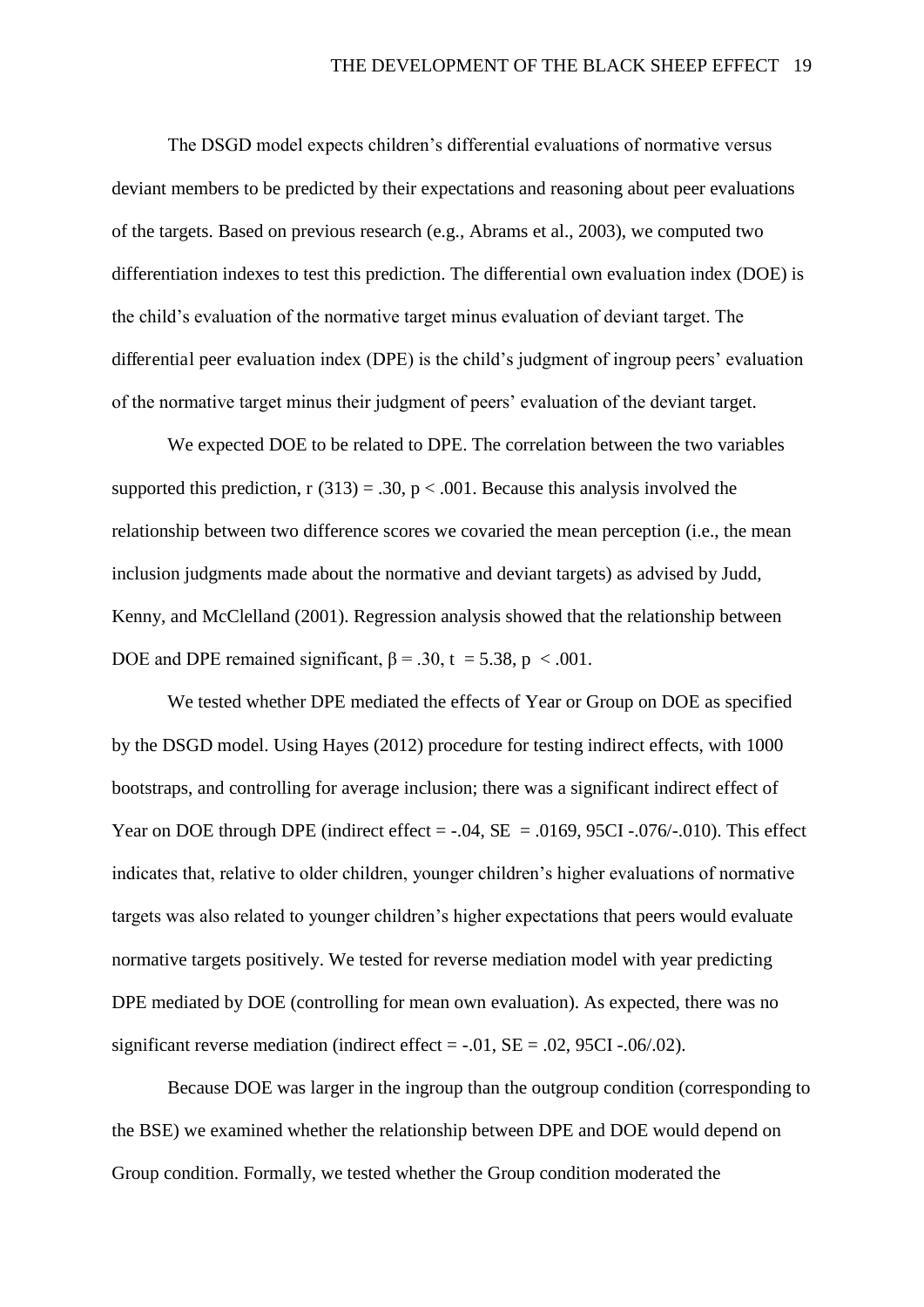relationship between DPE and DOE (while covarying mean inclusion), using Hayes (2012) PROCESS macro in SPSS. There was a significant interaction between DPE and condition on DOE,  $b = -26$ ,  $SE = -105$ ,  $t = 2.43$ ,  $p = -016$ . Tests of the conditional effects showed that DPE was more strongly related to DOE in the ingroup condition,  $b = .41$ ,  $SE = .071$ ,  $t = 5.77$ ,  $p <$ .001, than in the outgroup condition,  $b = .16$ ,  $SE = .078$ ,  $t = 2.00$ ,  $p = .046$ . Thus, children's expectations about ingroup peers' evaluations were more closely tied to children's own evaluation of ingroup members than to their evaluation of outgroup members. We tested for the reverse sequence of moderation (i.e. that after controlling for mean own evaluations the relationship between DOE and DPE is moderated by condition). This interaction effect was non significant,  $b = -.09$ ,  $SE = .14$ ,  $p = .52$ .

#### **Reasoning about Peer Evaluations**

Reasons for peer evaluation of targets were coded from text transcripts rather than raw data, and coders were blind to condition. Coders used two coding schemes: The Abrams et al. (2009) coding scheme distinguishes explanations for peer judgments, focusing on whether children pay more attention to, i) targets' personal traits, ii) group membership, or iii) loyalty and peer expectations. The SDT (Killen, 2007) scheme focuses on how children judge the correctness of, and justification for inclusion and exclusion, distinguishing reasoning based on, i) fairness/morality, ii) social conventions or rules, and iii) psychological justifications. To avoid redundancy, correlations between all codes were examined. For reasoning about normative targets, all correlations among content codes were below  $r = .28$ . For reasoning about deviant targets, all correlations among content codes were below  $r = .22$ , suggesting that codes were sufficiently distinct that each should be analyzed in its own right.

In the light of these preliminary analyses we proceeded to analyze the content codes for children's reasoning using Year x Group x Target (reasoning about normative, reasoning about deviant) repeated measure ANOVAs. These revealed significant main effects of Year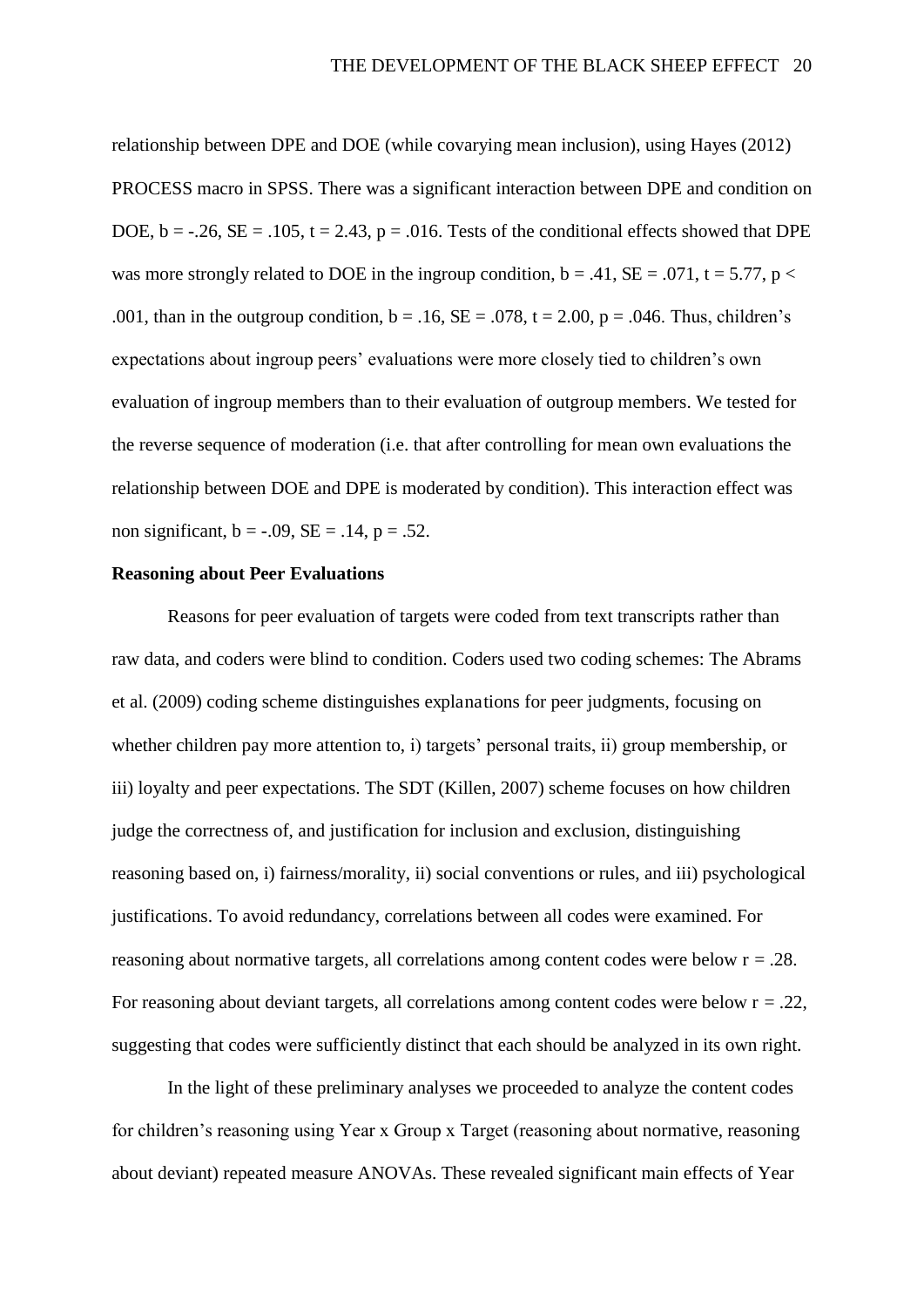on references to loyalty, morality, social conventional and psychological explanations, and a significant Group x Year interaction on references to groups and loyalty. There were significant effects of Target for mentions of group, social conventional and psychological reasoning, and significant Target x Group interactions on loyalty and social conventional reasoning, and significant Year x Group x Target interactions on loyalty and morality reasoning. For ease of comparison we examine the DSGD and SDT coding schemes in turn. The means for each type of reasoning are shown in Figures 2a and 2b.

**Trait, group and loyalty reasons.** There were no effects involving mention of traits ( $M =$ .127,  $SE = .014$ ). Nearly half of the children mentioned the target's group ( $M = .466$ ,  $SE =$ .023), and more did so if the target was a deviant than a normative member ( $M_{\text{normative}} = .505$ ,  $SE = .03$ ,  $M_{deviant} = .427$ ,  $SE = .03$ ),  $F(1, 288) = 4.11$ ,  $p = .044$ ,  $\eta^2 = .014$ . The significant Group x Year interaction, F  $(2, 288) = 3.40$ , p = .035,  $\eta^2 = .023$ , was because more children in Year 2 mentioned the group in the ingroup condition ( $M = .54$ ,  $SE = .06$ ) than in the outgroup condition, (M = .35, SE = .06), F (1, 288) = 5.29, p = .022,  $\eta^2$  = .018, whereas Year 4 and Year 6 children were equally likely to mention groups in both conditions.

Loyalty was mentioned quite rarely ( $M = .049$ ,  $SE = .009$ ). However the significant effect of Year, F (2, 288) = 6.56, p = .002,  $\eta^2$  = .044, showed that it was mentioned less by children in Year 2 (M = .007, SE = .017) than those in Year 4 (M = .067, p = .005) or Year 6  $(M = .081, p = .001)$ . The Group x Year interaction, F (2, 288) = 5.97, p = .003,  $\eta^2$  = .040, and the Group x Target interaction, F (1, 288) = 6.93, p = .009,  $\eta^2$  = .023 were qualified by a significant 3 way interaction F (2, 288) = 3.64,  $p = .028$ ,  $\eta^2 = .025$ . As shown in Table 1, references to loyalty were similar for normative and deviant targets within Years 2 and 4 across both the ingroup and outgroup condition (all  $Fs < 2.24$ ,  $p > .13$ ), whereas children in Year 6 were substantially more likely to refer to loyalty when explaining peers' judgments of deviant ingroup members ( $M = .205$ ,  $SE = .029$ ) than normative ingroup members ( $M = .041$ ,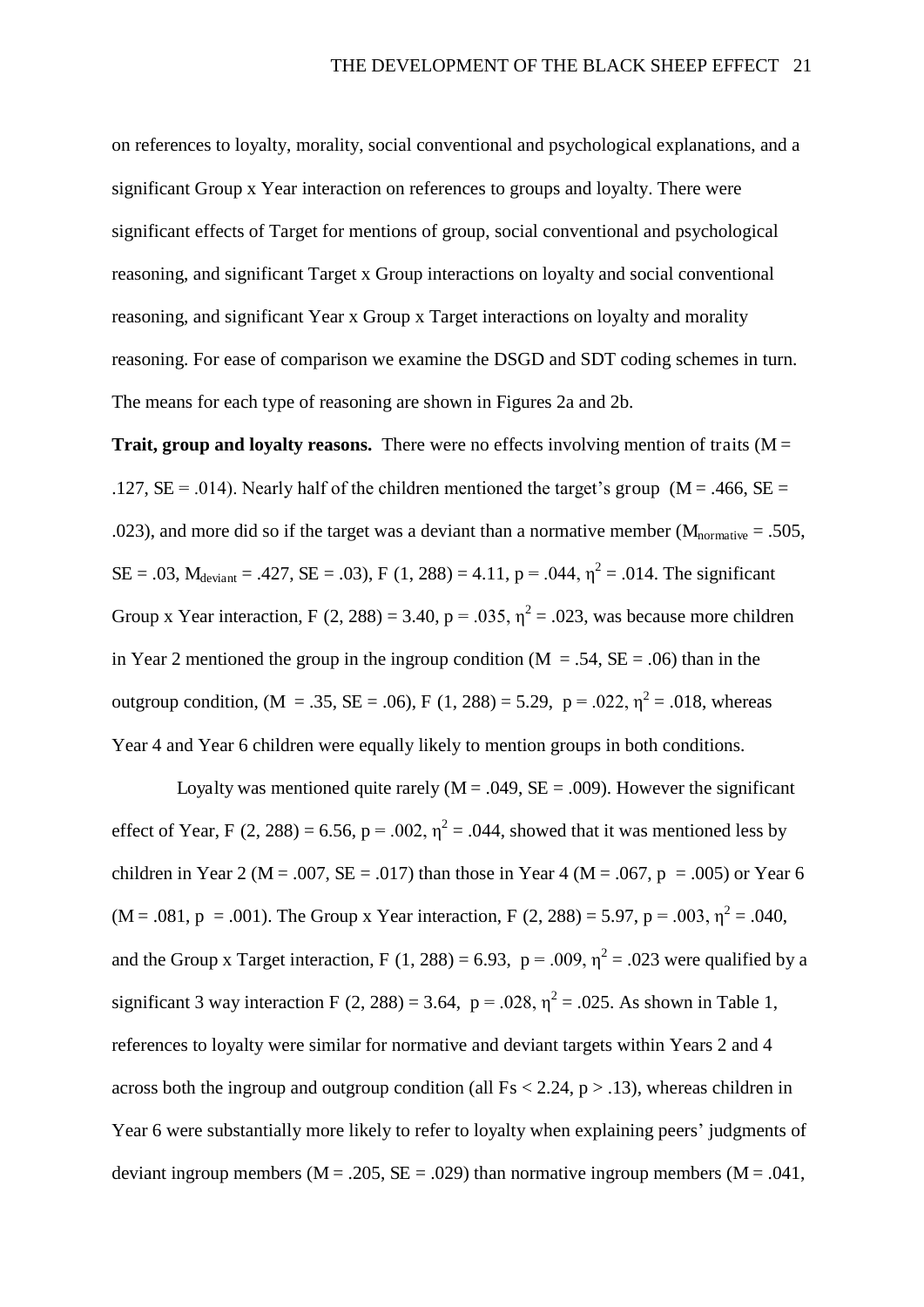$SE = .024$ , F (1, 288) = 19.13, p < .001,  $\eta^2 = .062$ .

**Social conventional, psychological and moral reasons.** The mean level of social conventional explanations was  $M = .185$  (SE = .017). As predicted by SDT, the significant effect of Year, F (2, 288) = 6.37, p = .002,  $\eta^2$  = .042, showed that social conventional justifications were used less by children in Year 2 ( $M = .10$ ,  $SE = .031$ ) than those in Year 4  $(M = .211, SE = .029, p = .009)$  or Year 6  $(M = .081, SE = .028, p = .001)$ . There was also a significant effect of target. Social conventional reasons were given more when the target was normative  $(M = .218, SE = .025)$  than deviant  $(M = .153, SE = .022)$ , F  $(1, 288) = 4.19$ ,  $p = .042$ ,  $\eta^2 = .014$ . There was a significant Group x Target interaction, F (1, 288) = 4.00, p = .047,  $\eta^2$  = .014. This showed that children used social conventional reasons more for an ingroup normative than an ingroup deviant target,  $(M_{normalive} = .265, SE = .033, M_{deviant} =$ .136, SE = .028), F (1, 288) = 9.45, p = .002,  $\eta^2$  = .032), but did not differ in their use of social conventional reasons for outgroup targets,  $(M_{normalive} = .172, SE = .038, M_{deviant} = .038)$ .170, SE = .033), F (1, 288) = 0.001, p = .971,  $\eta^2$  < .001.

The mean level of psychological reasons was  $M = .289$  (SE = .020). A significant effect of Year, F (2, 288) = 13.30, p < .001,  $\eta^2$  = .085 showed that these reasons were given more by children in Year 2 ( $M = .437$ ,  $SE = .036$ ) than those in Year 4 ( $M = .232$ ,  $SE = .034$ ,  $p < .001$ ) or Year 6 (M = .198, SE = .033,  $p < .001$ ). A significant effect of Target revealed that psychological reasons were given less when the target was normative ( $M = .240$ ,  $SE =$ .024) than deviant (M = .337, SE = .028), F (1, 288) = 8.36, p = .004,  $\eta^2$  = .028.

Use of moral reasons ( $M = .130$ ,  $SE = .015$ ), differed by Year, F (2, 288) = 10.16, p  $< .001$ ,  $\eta^2 = .066$ . As expected, children in Year 2 gave moral reasons substantially more often (M = .229, SE = .028) than did children in Year 4 (M = .077, SE = .026, p < .001) or Year 6 (M = .084, SE = .025, p < .001). However, there was a significant 3 way interaction F (2, 288) = 3.05, p = .049,  $\eta^2$  = .021. As shown in Table 1, use of moral reasons was similar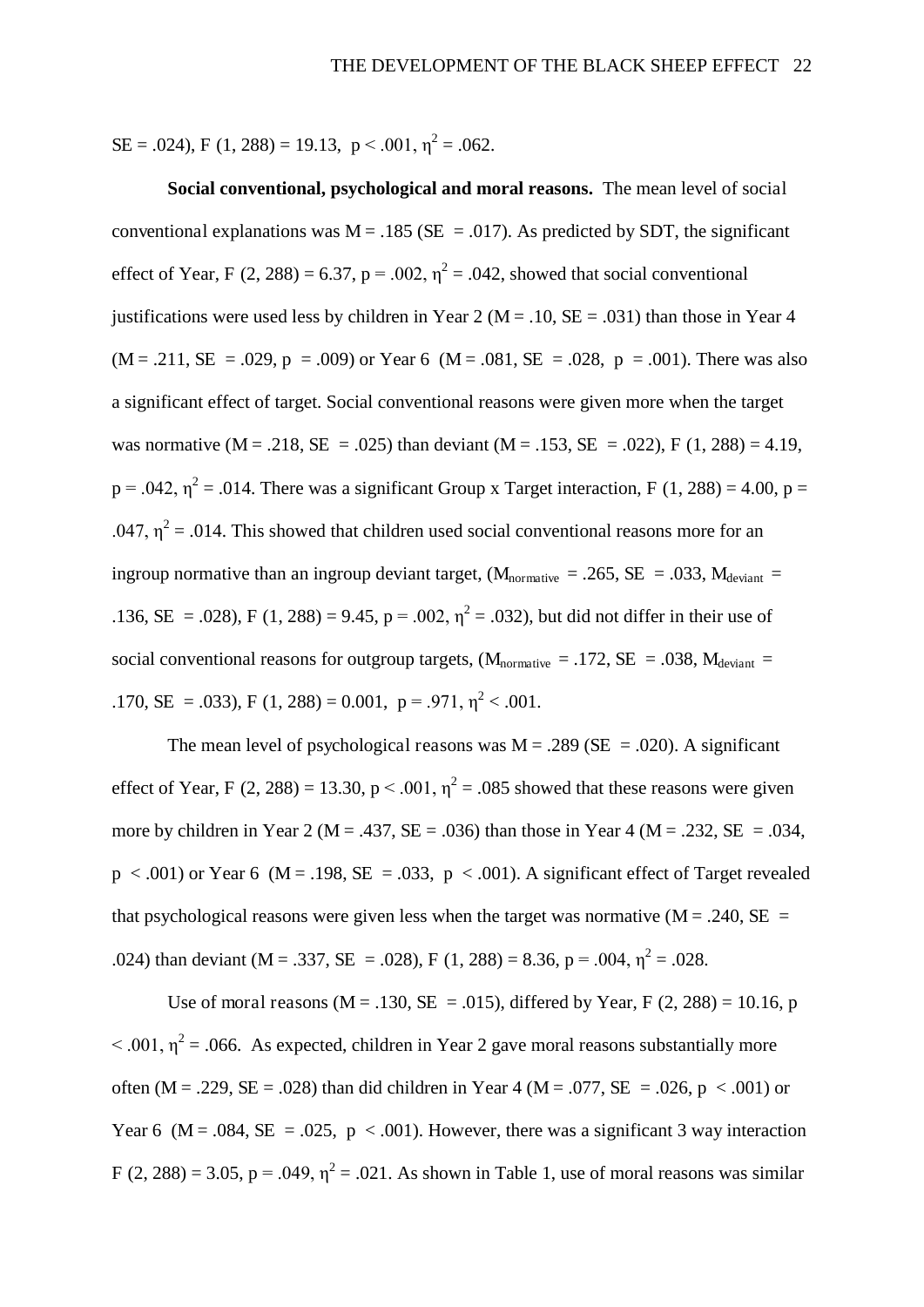for normative and deviant targets within Years 2 and 4 across both the ingroup and outgroup condition (all  $Fs < 1.99$ ,  $p > .16$ ), whereas children in Year 6 were significantly less likely to use moral reasons when explaining peer's judgments of deviant ingroup members  $(M = .027)$ ,  $SE = .034$ ) than normative ingroup members (M = .205, SE = .042), F (1, 288) = 14.09, p < .001,  $\eta^2$  = .047. In summary, whereas younger children's explanations for peer evaluations were more likely to include moral and psychological reasons, older children were more likely to focus on loyalty, group, and social conventional reasons.

#### **Discussion**

Children's propensity to express intergroup bias (Dunham et al., 2011) and their desire to uphold social consensus and norms (Rutland et al., 2005) are potential bases for them to express peer rejection or acceptance. The present research focused on children's selective reinforcement of normative behavior in intergroup contexts. We tested whether and at what part of middle childhood children exhibit the black sheep effect (BSE). The findings clearly uphold the developmental prediction from the DSGD model. The BSE was demonstrated by children aged 8 and above but not by children aged 6 and below. Interestingly, the results showed that the BSE was driven both by increasing negativity toward ingroup deviants and decreasing positivity toward outgroup normatives.

Analyses of children's reasoning showed that those who evaluated normative targets more positively than deviants also expected ingroup peers to share their evaluations. This correlation was larger when they were considering ingroup members than outgroup members. Reasoning about peers' evaluations changed with age, showing more social conventional reasoning, and also selective application of moral reasoning in relation to normative ingroup members and social conventional and group-focused reasoning in relation to deviants.

As far as we are aware, this is the first study specifically testing the BSE in children in a way that is directly comparable with adult research. It provides important convergent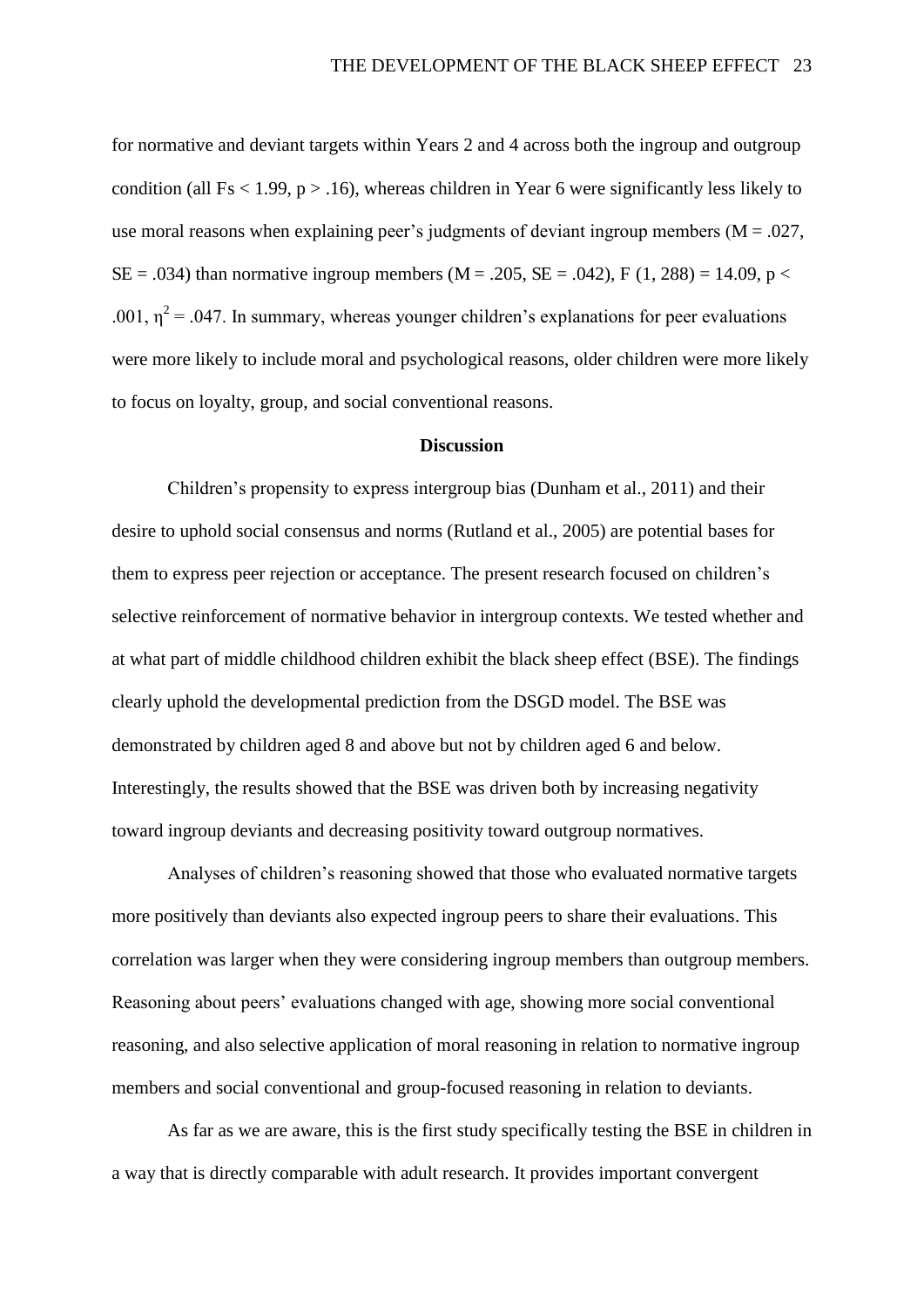evidence for the general validity of the DSGD model. Specifically, most prior research on children's responses to normative and deviant group members in intergroup contexts has examined their reactions to oppositional deviance displayed by group members who are disloyal (cf. Abrams et al., 2007; 2009; Castelli et al., 2008). In those situations deviants simultaneously detract from their own group and add value to the opposing group. However, the BSE arises when members deviate from generic norms, for example by behaving socially undesirably. In this situation both types of deviant detract from their own group. The BSE is important because it shows that people do not bolster their social identity necessarily by favoring all ingroup members over all outgroup members, but that a different route is to selectively evaluate individual group members to endorse a positive image of their ingroup.

#### **The BSE**

Subjective group dynamics theory holds that derogation of deviants relative to normatives should be stronger when people judge ingroup members than outgroup members because ingroup deviants pose a greater threat to ingroup value and validity (Marques et al., 1998). As well as supporting this prediction, the present research showed that expression of intergroup bias may also focus on outgroup normative members (cf. Nesdale, 2008). It seems that younger children may treat group membership and deviance as unconnected elements. Only as children get older do they realize that a person's group membership changes the relevance of socially desirable and undesirable behavior. Therefore it makes sense that the BSE emerges later in childhood because it requires children to view such behavior not just in terms of its generic normativeness but in terms of its implications for the image and reputation of the ingroup as a group that upholds important social norms.

 Interestingly, although the BSE emerges with age, ingroup and outgroup evaluations change differently. When judging ingroup members, older children downgrade deviants more than younger children do. When judging outgroup members, older children downgrade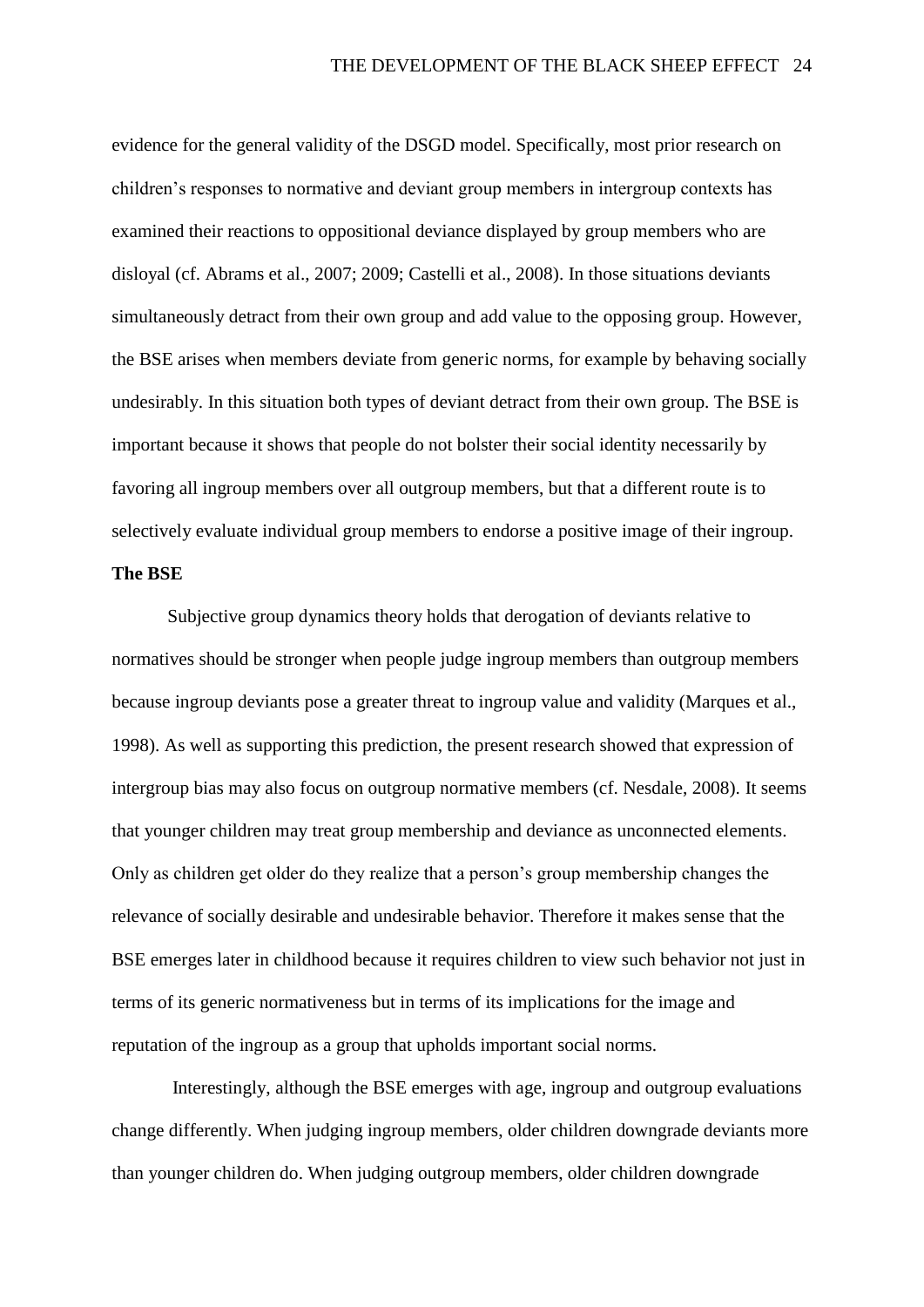normative members more than younger children do. The effect of age is descriptively larger on evaluations of outgroup normative targets than on evaluations of ingroup deviant targets but the two effect sizes do not differ significantly  $\chi^2$ , 1 df, = 1.38, p = .423; mean Fisher's Z = .225). These two age patterns are consistent with the idea that older children are more adept at finding ways to differentiate among group members in ways that enhance the ingroup. Although the present study showed the baseline effects predicted by the DSGD model, future research is needed to examine when and why children differentiate among group members by focusing on particular targets, such as by upgrading ingroup normatives rather than downgrading ingroup deviants (cf. Pinto, Marques, Levine, & Abrams, 2010).

#### **Peer Norms and Social Expectations**

Beliefs about differential peer evaluation can be conceived of as the subjective perception of normative pressure to engage in differential evaluation oneself (cf. Abrams, 2011). We found that differential evaluations of normative and deviant group members are related to perceptions of peers' evaluations of normative and deviant members. Children are sensitive to conformity pressure (Corriveau & Harris, 2010) and social expectations from different sources (Rutland et al., 2005). Subjective group dynamics theory and the DSGD model attach particular importance to people's sense of normative pressure (Abrams et al., 2007; Marques et al., 1998), and normative support (Frings & Abrams, 2010) from ingroup members. Consistent with this, the present research found that age differences in differential evaluations were mediated by perceptions of peers' evaluations.

Also consistent with the DSGD model, own and peer differential evaluation were more strongly related when children evaluated ingroup members than when they evaluated outgroup members. This helps to rule out the idea that own evaluations simply reflected general demand characteristics or more general social expectations. Experimental demand could be consistent with the main effect of Target, in favor of the socially desirable normative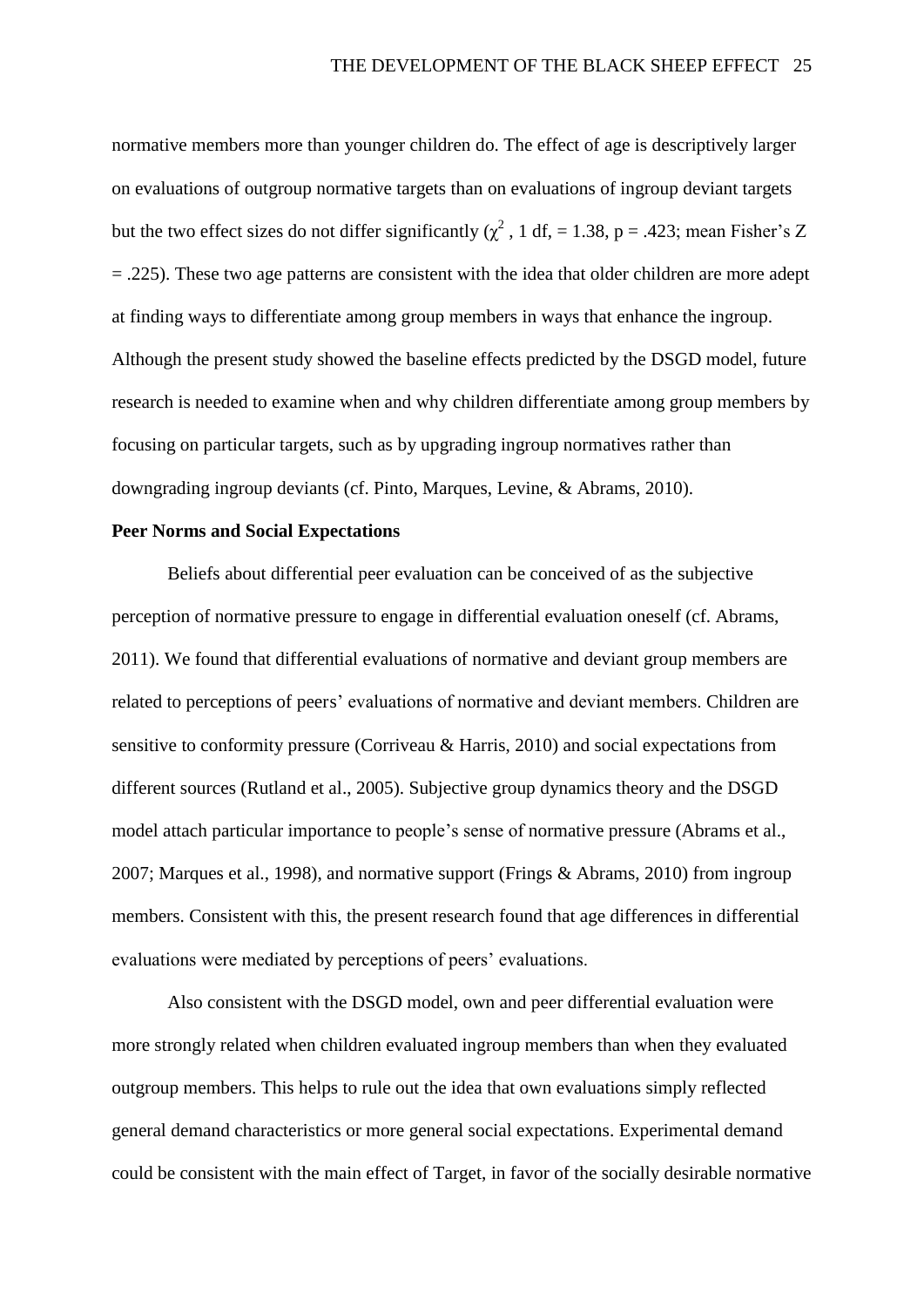target. However, it cannot explain why relative evaluations of the normative and deviant targets should change with age or interact with the group membership of the target. More importantly, it cannot explain why evaluations were especially tuned to judgments about ingroup peer's evaluations of ingroup targets. Results support the idea that children might be especially influenced by ingroup norms regarding evaluations of ingroup members because ingroup deviance has direct relevance for social consensus within the ingroup, and hence has greater self-relevance. This is consistent with the idea that subjective group dynamics focus on establishing ingroup consensus and validity, converging with evidence that the dynamics strengthen if children believe ingroup members are monitoring them (Abrams et al., 2007).

Adult research does not suggest that the BSE is simply a result of demand characteristics. However, it is of interest to explore whether, and in which age ranges, children's judgments of normative and deviant group members are based on their actual view of those members or their beliefs about the opinions they should express about those members. Investigation of the latter point requires systematic variation in the type of audience for their responses (e.g., ingroup peers, outgroup peers, parents, teachers, experimenters, etc.). In the present research no audience was made particularly salient and therefore we cannot be certain whether participants were tuning to their beliefs about a specific audience other than ingroup peers. More research is now needed to explore whether children believe that peers and adults expect them to engage in differential evaluation.

#### **Group Nous and Reasoning about Evaluations**

Abrams et al. (2009) proposed that children gradually develop a deeper intuitive understanding of the way intergroup and intragroup relations interconnect, which they labeled "group nous" or social knowhow. Group nous is affected by children's social perspective taking ability and by their direct experience of being a member of different social groups, highlighting that there is an important and perhaps unique role for children's understanding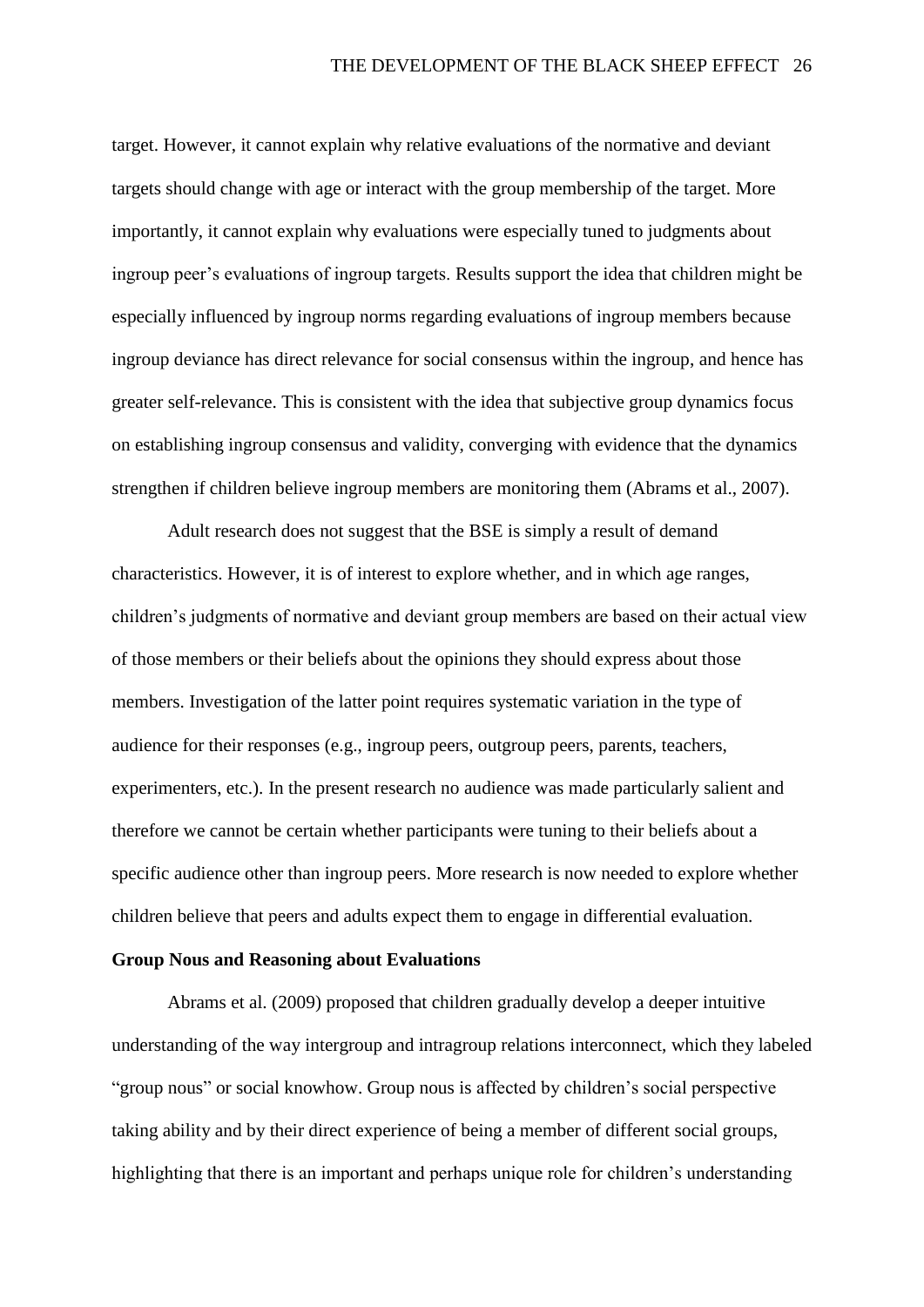about group dynamics that goes beyond social skill or empathy (Abrams & Rutland, 2011).The concept of group nous articulates with similar ideas regarding social acumen (Nesdale & Lawson, 2011), social projection (Abrams, 2011), and social reasoning (Killen, 2007; Rutland et al., 2010). For example, social domain theory holds older children are more adept at using reasoning to match demands of different social contexts (Killen 2007).

The present study investigated children's reasoning about peers' evaluations of normative and deviant group members to provide further insight into the development of reasoning about subjective group dynamics. We expected use of loyalty and social conventional reasons to increase, and moral reasons to reduce, with age. Both of these expectations were confirmed, and matched age trends in prior research.

Analysis using the DSGD coding categories revealed that older children focus more on ingroup value and validity. In particular, older children used substantially higher levels of loyalty explanations when reasoning about peer responses to deviant ingroup members (cf. Abrams et al., 2009). Analyses using the SDT coding categories showed that whereas the youngest children used morality (e.g., fairness) judgments predominantly, older children reasoned more in terms of targets' fit with social conventions (e.g., group functioning, rules), and made less reference to psychological processes (e.g., the target's feelings) (cf. Killen, 2007). In contrast, older children used morality reasoning substantially more (and almost exclusively) when explaining the behavior of normative ingroup members (perhaps complementing their use of loyalty explanations for deviant ingroup members). Thus, older children used different types of reasoning selectively and strategically to validate their ingroup identity. It seems likely that older children capitalized on normative ingroup peers to highlight the group's occupancy of the moral high ground, and justified negative evaluations of the deviant in terms of that target's disruption of group functioning. In sum, by the age of 9, children were likely to describe normative ingroup members as being valued by peers for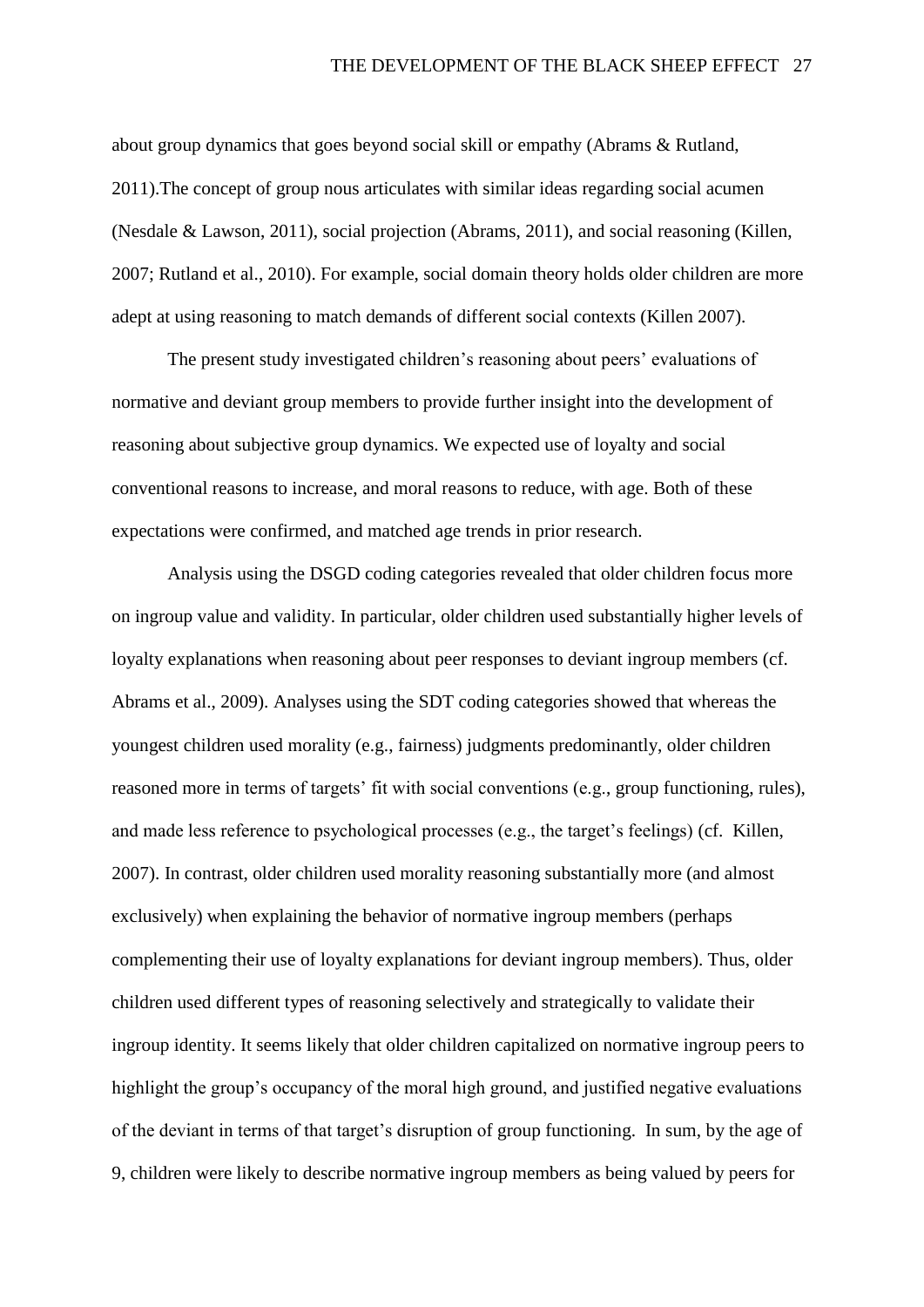doing "the right thing" and deviant ingroup members as being devalued by peers because of being "disloyal". They show a capacity to deploy different types of reasoning to justify social inclusion and social exclusion of different members within the same group. These findings contribute new evidence for social domain theory by showing how the black sheep effect is associated with a distinctive pattern of reasoning about different types of group member.

#### **Future Directions, Limitations and Conclusions**

The present research raises interesting questions about children's processing of social information. Although normative pressures are inherent in most group interactions, implicit biases may exist at the stage of detecting and encoding information about different types of group member. It would be useful to explore what distinctive role implicit biases may play and how, or whether, they are moderated by social demands.

Older children both upgraded normative and downgraded deviant ingroup members more than respective outgroup members, consistent with the idea that they were more concerned to differentiate between the two targets more if they were ingroup members. Generally, people who express greater intergroup bias also show greater differentiation between normative and deviant members within groups (Marques et al, 1998). Even though older children appeared to be more vigilant about the social behavior of ingroup members than outgroup members, this might not always be the case. For example, there might be floor or ceiling effects in evaluations when deviant individuals are unambiguously morally reprehensible, or when normatives are wholly praiseworthy. In these cases children may attend more closely to differentiate other ingroup members, or outgroup members.

The DSGD model focuses on responses to peers who diverge from prescriptive norms. However, deviance may also take forms such as divergence from descriptive or denotative norms (e.g., being a short man or a tall woman), or extremism (e.g., being a fanatic in support of the group). Developmental research has often investigated children's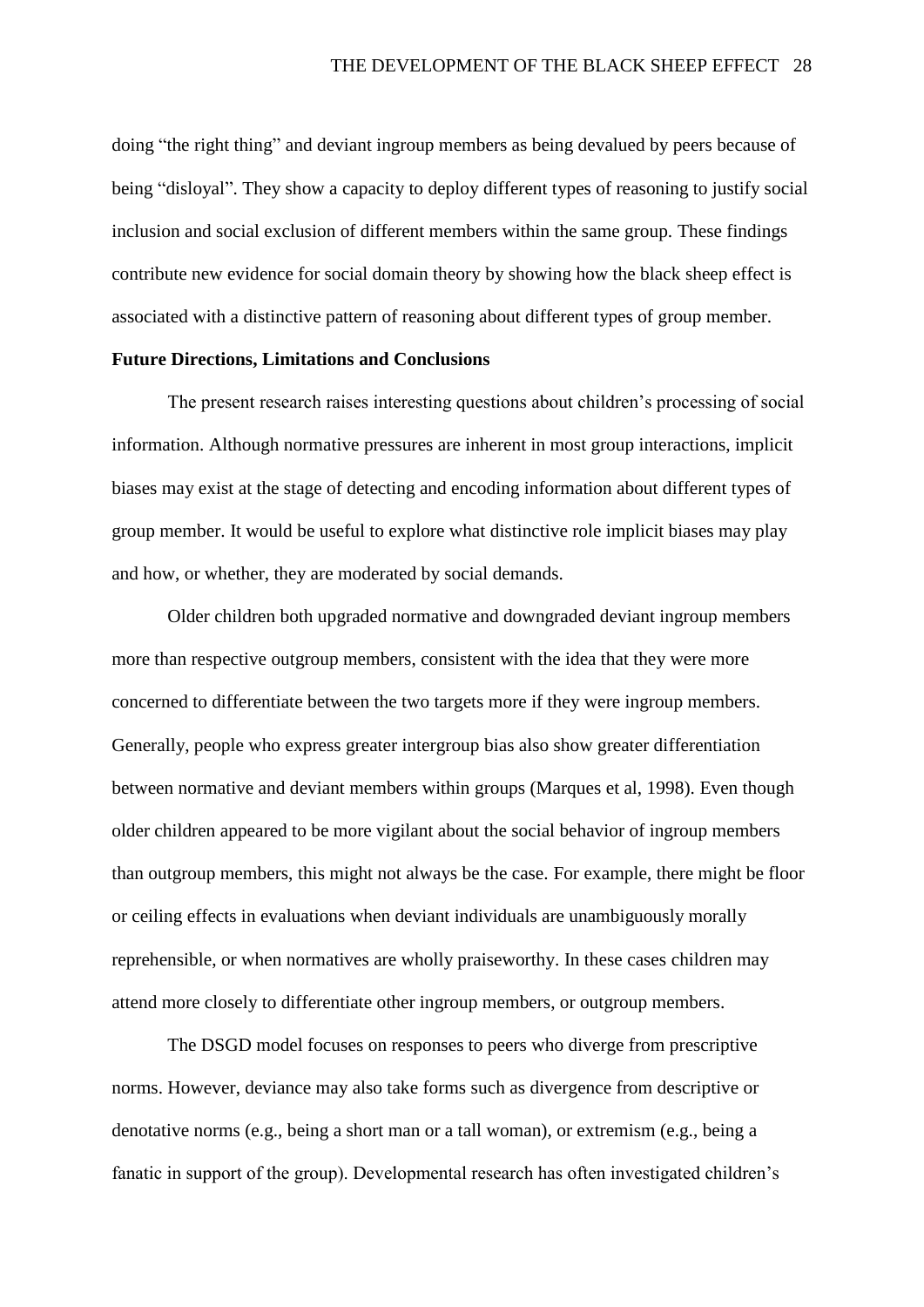judgments of descriptive deviants (who possess counter stereotypical traits) but not determined whether such deviance is also prescriptively deviant. Future research should compare these types of deviance orthogonally. Research has only recently considered how subjective group dynamics change during adolescence, a time when social reasoning becomes more complex, social experience widens and new motivational and maturational factors come into play (Killen et al., 2012). These are important directions to be explored.

As the basis of group membership, the present research used schools that had no prior history of direct competition or conflict. Previous research has shown that school membership is an important and highly meaningful group membership for most children (e.g., Abrams et al., 2007). In line with other BSE research children only directly compared individuals within the same category (school, in this case) and no mention was made of attenders and non-attenders as category labels. However, a possibility is that children might have treated attendance at a fair as a category membership and school as a form of normativeness. We believe this is unlikely because school membership is a stable social category that denotes group membership, whereas attendance at a school fair is a specific behavior (and a prescriptive norm) that any members can choose whether or not to follow.

Prior research with adults shows that a BSE arises readily both with real and artificial groups (Marques, Páez & Abrams, 1998). Moreover the BSE pattern in the present research is highly consistent with findings from previous tests of the DSGD model that used fictitious or real outgroups with oppositional norms (e.g., Abrams et al., 2003; 2007). However, it would be valuable for future research to examine whether the developmental BSE arises even when children judge members of well-established societal groups to which they may already have strongly favorable or unfavorable attitudes (e.g., gender). It would also be useful to explore whether the BSE arises with different forms of deviance from prescriptive norms.

A further limitation is that the present study employed only evaluative and cognitive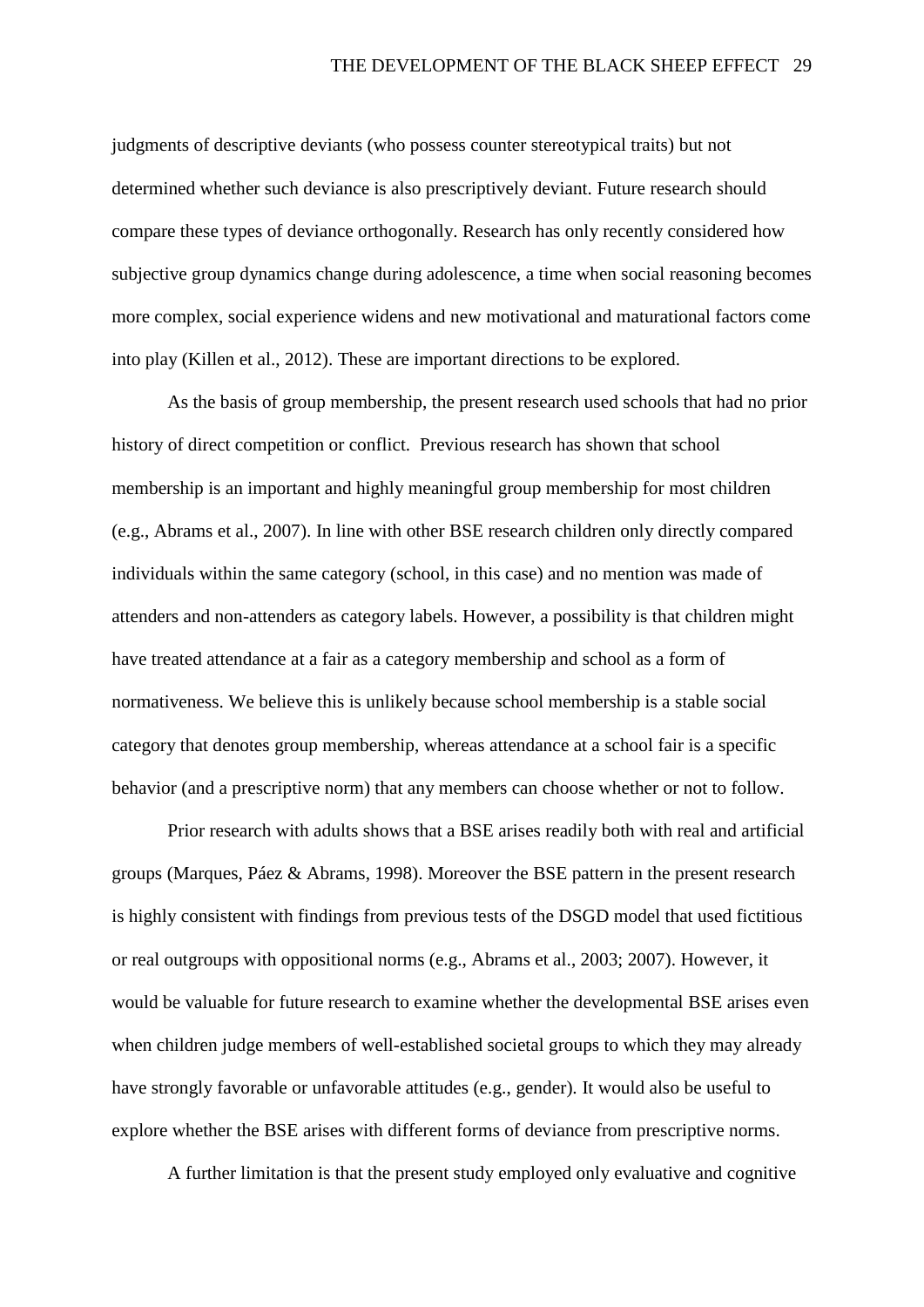measures. Adult research has shown that cognitive and evaluative responses to normative and deviant group members are paralleled by behavioral and even physiological responses (e.g., Frings, Hurst, Cleveland, Blascovich & Abrams, 2012), but the behavioral implications with children remain to be explored in future research.

**Conclusion.** This research shows that the BSE emerges during middle childhood and that it is associated with expectations about peer evaluations of normative and deviant group members. With age, children's favorable or derogatory evaluations of others who fail to uphold generic norms become more contingent on whether those others are ingroup members. With age children's reasoning about peer judgments of ingroup normative and deviant members also changes. The findings support the DSGD model's proposition that group nous – tacit understanding of group and intergroup dynamics - emerges during middle childhood, presumably helping to equip children psychologically for a complex environment involving varying and multiple group memberships (Abrams et al., 2009).

This research sheds light on children's involvement in their own socialization through the upholding of generic norms via selective responses to different individuals within the same group. The finding that these strategic responses do not emerge until later childhood has implications for the extent to which it may be possible to teach citizenship at earlier ages, and which strategies might be most effective in tackling prejudice at different ages (Lamb et al., 2009). In particular, children may uphold generic norms most of the time, and feel favorable to their ingroups most of the time but they will not necessarily treat all members of a group similarly. As they progress through middle childhood, children may judge being a "good citizen" differently as a function of group membership and salient norms, as well as their own group affiliations. These social developmental changes need to be considered in the strategies used by carers and educators to promote peer group harmony and reduce the incidence of bullying or rejection (Nesdale, Durkin, Maass, Kiesner & Griffiths, 2008).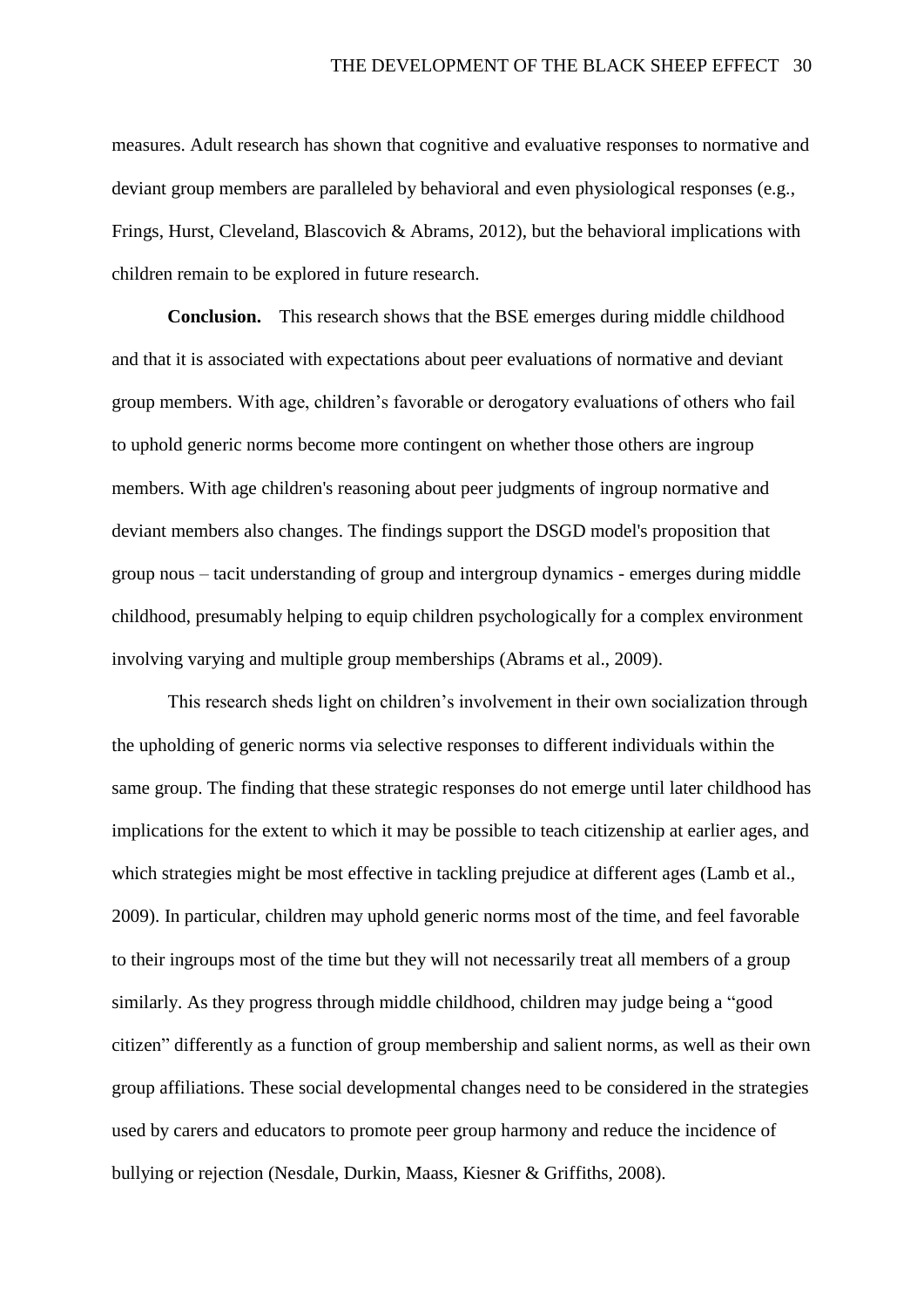#### **References**

- Abrams, D. (2011). Wherein lies children's intergroup bias? Egocentrism, social understanding and social projection. Child Development, 82, 1579-1593. doi:10.1111/j.1467-8624.2011.01617.x .
- Abrams, D., Marques, J. M., Bown, N., & Henson, M. (2000). Pro-norm and anti-norm deviance within and between groups. Journal of Personality and Social Psychology, 78, 906-912. doi:10.1037/0022-3514.78.5.906
- Abrams, D., & Rutland, A. (2011). Children's understanding of deviance and group dynamics: The development of subjective group dynamics. In J. Jetten  $\& M, J$ . Hornsey (Eds.), Rebels in groups: Dissent, deviance, difference and defiance. (pp. 135-157). Oxford: Wiley-Blackwell.
- Abrams, D., Rutland, A., & Cameron, L. (2003). The development of subjective group dynamics: Children's judgments of normative and deviant in-group and out-group individuals. Child Development, 74, 1840-1856. doi:10.1046/j.1467- 8624.2003.00641.x
- Abrams, D. Rutland, A. Cameron, L., & Ferrell, J. (2007). Older but wilier: Ingroup accountability and the development of subjective group dynamics. Developmental Psychology, 43, 134-148. doi:10.1037/0012-1649.43.1.134
- Abrams, D., Rutland, A., Pelletier, J., & Ferrell J. (2009). Group nous and social exclusion: The role of theory of social mind, multiple classification skill and social experience of peer relations within groups. Child Development, 80, 224-243. doi:10.1111/j.1467- 8624.2008.01256.x
- Abrams, D., Weick, M., Colbe, H., Thomas, D., & Franklin, K.M. (2011). On-line ostracism affects children differently from adolescents and adults. British Journal of Developmental Psychology, 29, 110-123. doi:10.1348/026151010X494089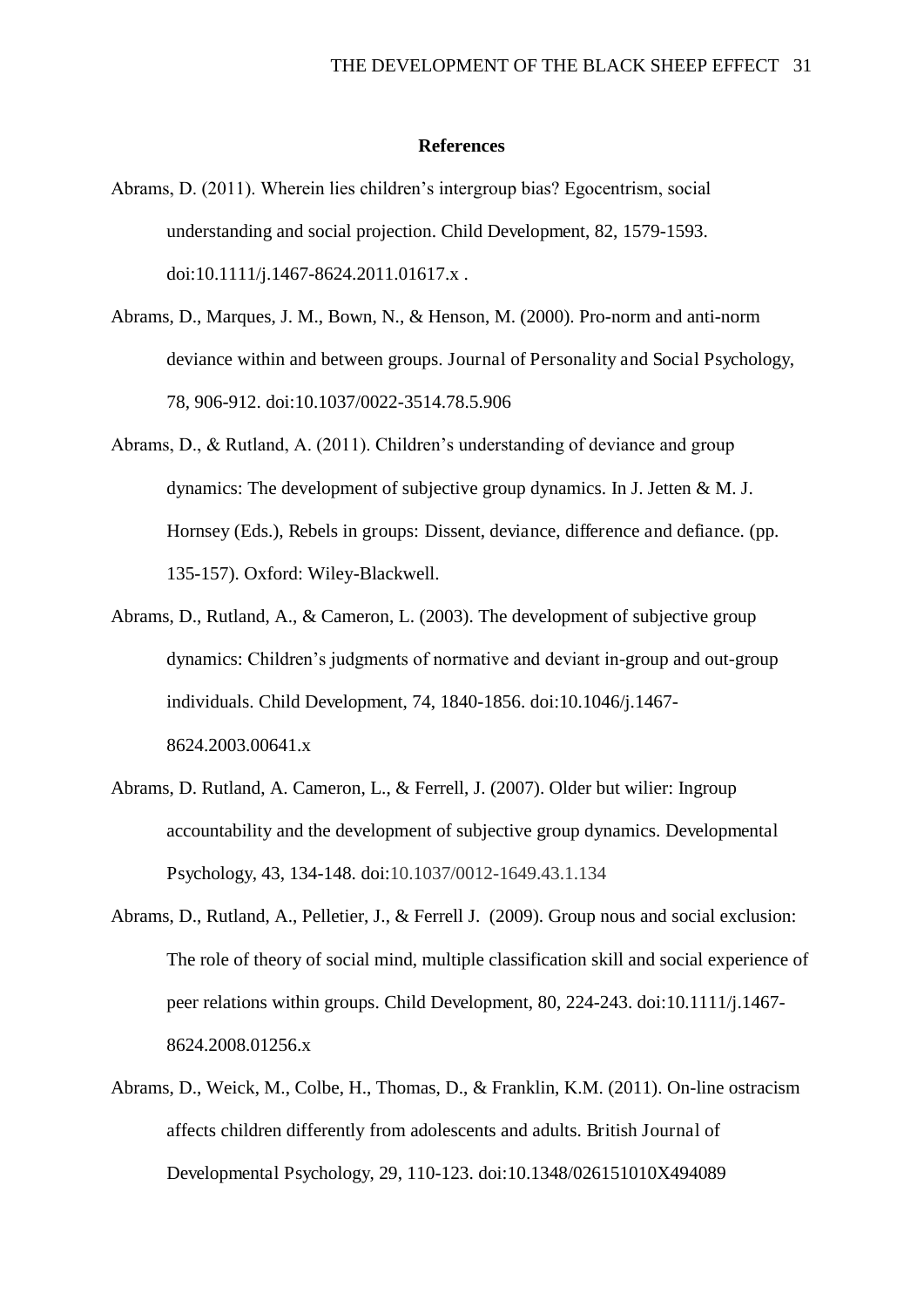- Barrett, M. (2007). Children's knowledge, beliefs and feelings about nations and national groups. Hove: Psychology Press.
- Bigler, R. S., & Liben, L. S. (2007). Developmental Intergroup Theory: Explaining and reducing children's social stereotyping and prejudice. Current Directions in Psychological Science, 16, 162-166. doi:10.1111/j.1467-8721.2007.00496.x
- Castelli, L., Tomelleri, S., & Zogmaister, C. (2008). Implicit ingroup metafavoritism: Subtle preference for ingroup members displaying ingroup bias. Personality and Social Psychology Bulletin, 34, 807-818. doi:10.1177/0146167208315210
- Corriveau, K. H., & Harris, P. L. (2010). Preschoolers (sometimes) defer to the majority in making simple perceptual judgments. Developmental Psychology, 46, 437-445. doi[:10.1037/a0017553](http://psycnet.apa.org/doi/10.1037/a0017553)
- Crick, N. R., & Dodge, K. A. (1994). A review and reformulation of social information processing mechanisms in children's social adjustment. Psychological Bulletin, 115, 74 – 101. doi:10.1037/0033-2909.115.1.74
- Degner, J**.,** & Wentura, D. (2010). Automatic prejudice in childhood and early adolescence. Journal of Personality and Social Psychology. 98, 356-374. doi:10.1037/a0017993
- Dunham, Y., Baron, A.-S., & Carey, S. (2011). Consequences of "minimal" group affiliations in children. Child Development, 82, 793-811. doi:10.1111/j.1467- 8624.2011.01577.x

Durkheim, E. (1951). Suicide: A study in Sociology. New York: Free Press.

- Frings, D., & Abrams, D. (2010). The effect of difference oriented communication on the subjective validity of an ingroup norm: DOC can treat the group. Group Dynamics: Theory, Research, and Practice, 14, 281-291. doi:10.1037/a0019162
- Frings, D., Hurst, J., Cleveland, C., Blascovich, J., & Abrams, D. (2012). Challenge, threat and subjective group dynamics: Reactions to normative and deviant group members.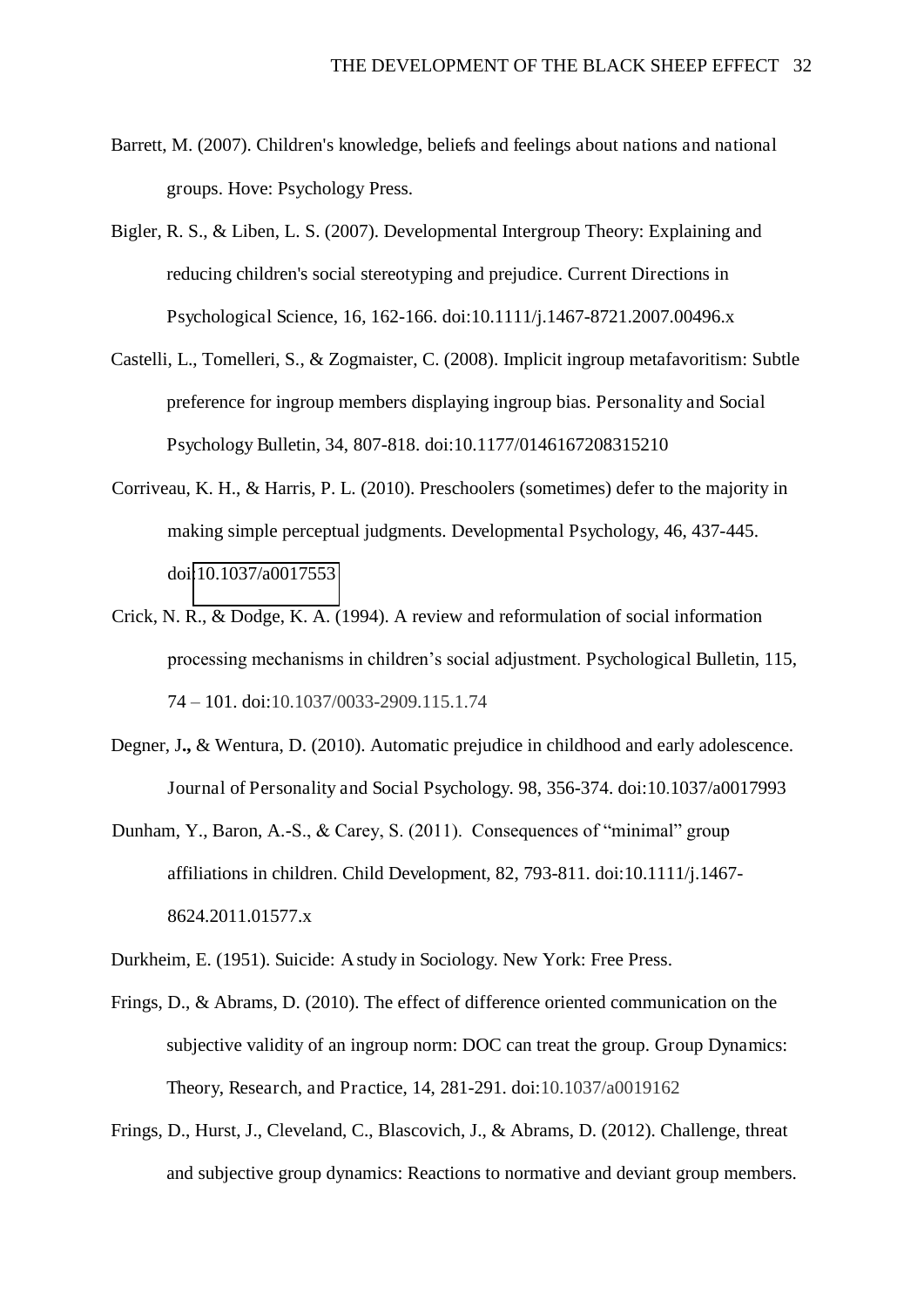Group Dynamics, 16i, 105-121. doi:10.1037/a0027504

- Gagnon, A., & Bourhis, R.Y. (1996). Discrimination in the minimal group paradigm: Social identity or self-interest? Personality and Social Psychology Bulletin, 22, 1289-1301. doi: 10.1177/01461672962212009
- Hayes, A. F. (2012). PROCESS: A versatile computational tool for observed variable mediation, moderation, and conditional process modeling [White paper]. Retrieved from<http://www.afhayes.com/>public/process2012.pdf.
- Judd, C. M., Kenny, D. A., & McClelland, G. H. (2001). Estimating and testing mediation and moderation in within-subject designs. Psychological Methods, 6, 115-134. doi:10.1037/1082-989X.6.2.115
- Killen, M. (2007). Children's social and moral reasoning about exclusion. Current Directions in Psychological Science, 16, 32-36. doi:10.1111/j.1467-8721.2007.00470.x
- Killen, M., & Stangor, C. (2001). Children's social reasoning about inclusion and exclusion in gender and race peer group contexts. Child Development, 72, 174-186. doi:10.1111/1467-8624.00272
- Killen, M., Rutland, A., Abrams, D., Mulvey, K-L., & Hitti, A. (2012). Development of intraand intergroup judgments in the context of moral and social-conventional norms. Child Development. doi:10.111/cdev.12011
- Kurzban, R., & Leary, M. R. (2001). Evolutionary origins or stigmatization: The functions of social exclusion. Psychological Bulletin, 127,187–208. doi:10.1037/0033- 2909.127.2.187
- Lamb, L., Bigler, R. S., Liben, L. S., & Green, V. A. (2009). Teaching children to confront peers' sexist remarks: Implications for theories of gender development and educational practice. Sex Roles: A Journal of Research, 61, 361-382. doi:10.1007/s11199-009-96344.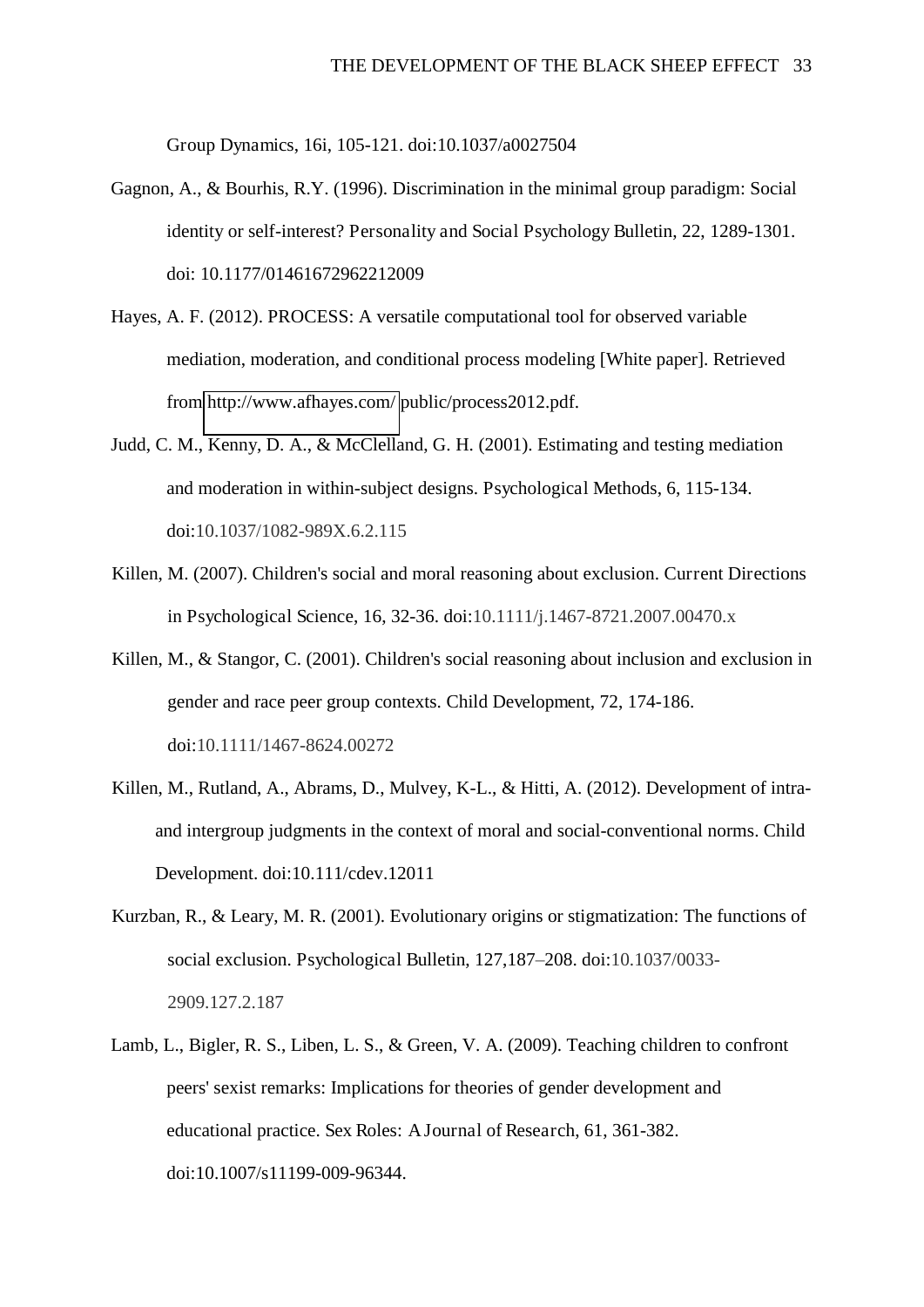- Marques, J.M., Abrams, D., Páez, D., & Martinez-Taboada, C. (1998). The role of categorization and ingroup norms in judgments of groups and their members. Journal of Personality and Social Psychology, 75, 976-988. doi:10.1037/0022-3514.75.4.976
- Marques, J. M., Páez, D., & Abrams, D. (1998). Social identity and intragroup differentiation as subjective social control. In J.F. Morales, D. Páez, J.C. Deschamps and S. Worchel (Eds). Current perspectives on social identity and social categorization. (pp 124-142). New York: Sage.
- Marques, J. M., Yzerbyt, V. Y., & Leyens, J. (1988). The 'Black Sheep Effect': Extremity of judgments towards ingroup members as a function of group identification. European Journal of Social Psychology, 18, 1-16. doi:10.1002/ejsp.2420180102
- Nesdale, D. (2008). Peer group rejection and children's intergroup prejudice In S. R. Levy & M. Killen (Eds.), Intergroup relations: An integrative developmental and social psychological perspective (pp. 32-46). Oxford: Oxford University Press.
- Nesdale, D., Durkin, K., Maass, A., Kiesner, J., & Griffiths, J. A. (2008). Effects of group norms on children's intentions of bullying. Social Development, 17, 889-907. doi:10.1111/j.1467-9507.2008.00475.x
- Nesdale, D. & Lawson, M.J. (2011). Social groups and children's intergroup attitudes: Can school norms moderate the effects of social group norms? Child Development, 82, 1594-1606. doi:10.1111/j.1467-8624.2011.01637.x
- Newcomb, A. F., Bukowski, W. M., & Pattee, L. (1993). Children's peer relations: A metaanalytic review of popular, rejected, neglected, controversial and average sociometric status. Psychological Bulletin, 111, 99-128. doi:10.1037/0033-2909.113.1.99
- Pinto, I.R., Marques, J.M., Levine, J.M., & Abrams, D. (2010). Membership status and subjective group dynamics: Who triggers the black sheep effect? Journal of Personality and Social Psychology, 99, 107-119. doi: 10.1037/a0018187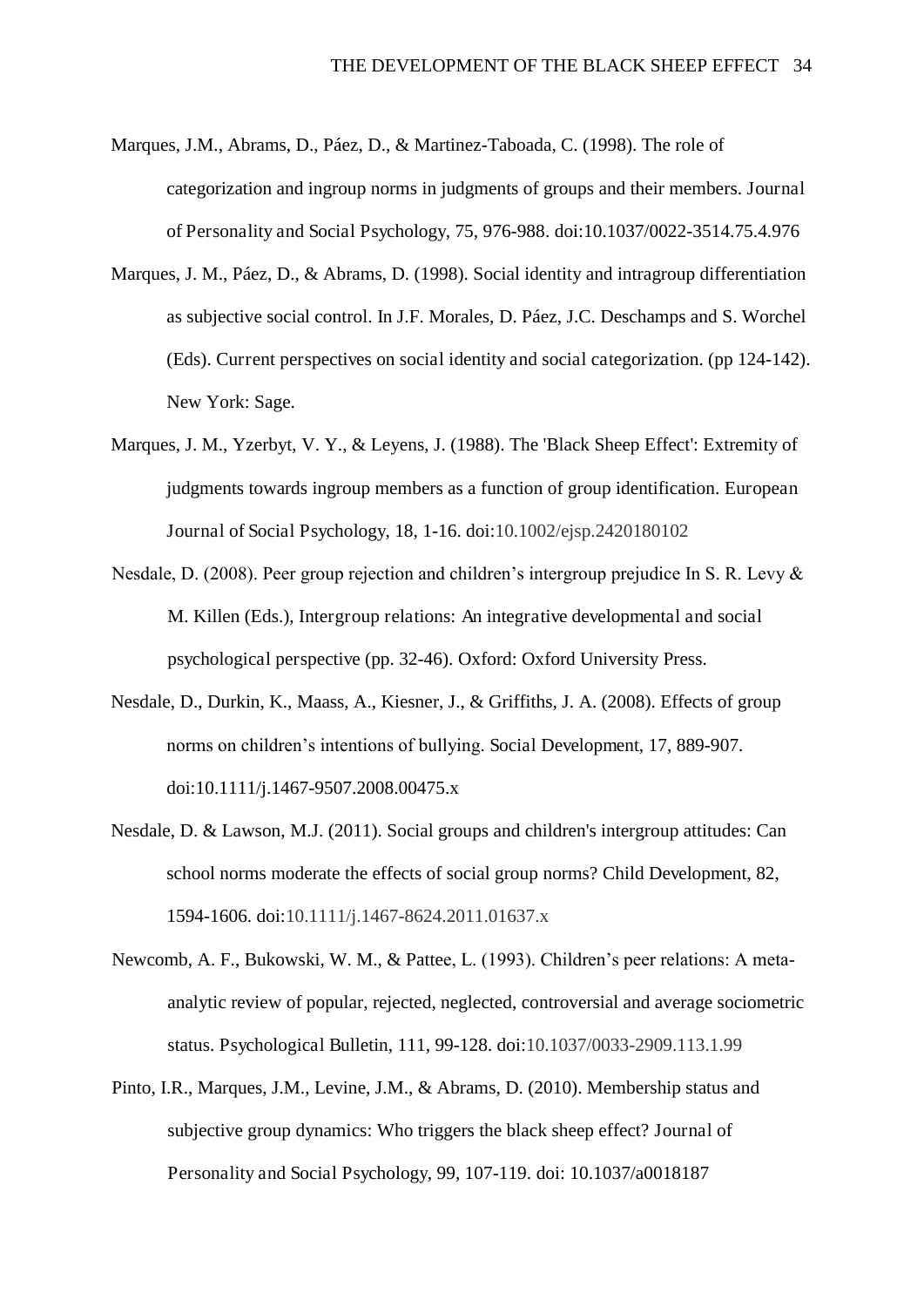- Rubin, K. H., Bukowski, W., & Parker, J. G. (1998). Peer interactions, relationships, and groups. In W. Damon (Ed.), Handbook of child psychology: Vol. 1. Theoretical models of human development (5th ed.,pp. 619 – 700). NewYork: Wiley.
- Rutland, A., Cameron, L., Milne, A., & McGeorge, P. (2005). Social norms and selfpresentation: Children's implicit and explicit intergroup attitudes. Child Development, 76, 451-466. doi:10.1111/j.1467-8624.2005.00856.x
- Rutland, A., Killen, M., & Abrams, D. (2010). A new social-cognitive developmental perspective on prejudice: The interplay between morality and group identity. Perspectives on Psychological Science, 5, 279-291. doi:10.1177/1745691610369468
- Schachter, S. (1951). Deviation, rejection, and communication. Journal of Abnormal and Social Psychology, 46, 190-208. Schachter, S. (1954). Interpretative and methodological problems of replicated research. Journal of Social Issues, 10, 52-60.
- Simmel, G. (1955). Conflict and the web of group-affiliations. New York: Free Press.
- Vaughan, G., Tajfel, H., & Williams, J. A. (1981). Bias in reward allocation in an intergroup and interpersonal context. Social Psychology Quarterly, 44, 37-42.
- Verkuyten, M., & De Wolf, A. (2007). The development of in-group favoritism: Between social reality and group identity. Developmental Psychology, 43, 901-911. doi:10.1037/0012-1649.43.4.901
- Zdaniuk, B., & Levine, J. M. (2001). Group loyalty: Impact of members' identification and contributions. Journal of Experimental Social Psychology, 37, 502-509. doi:10.1006/jesp.2000.1474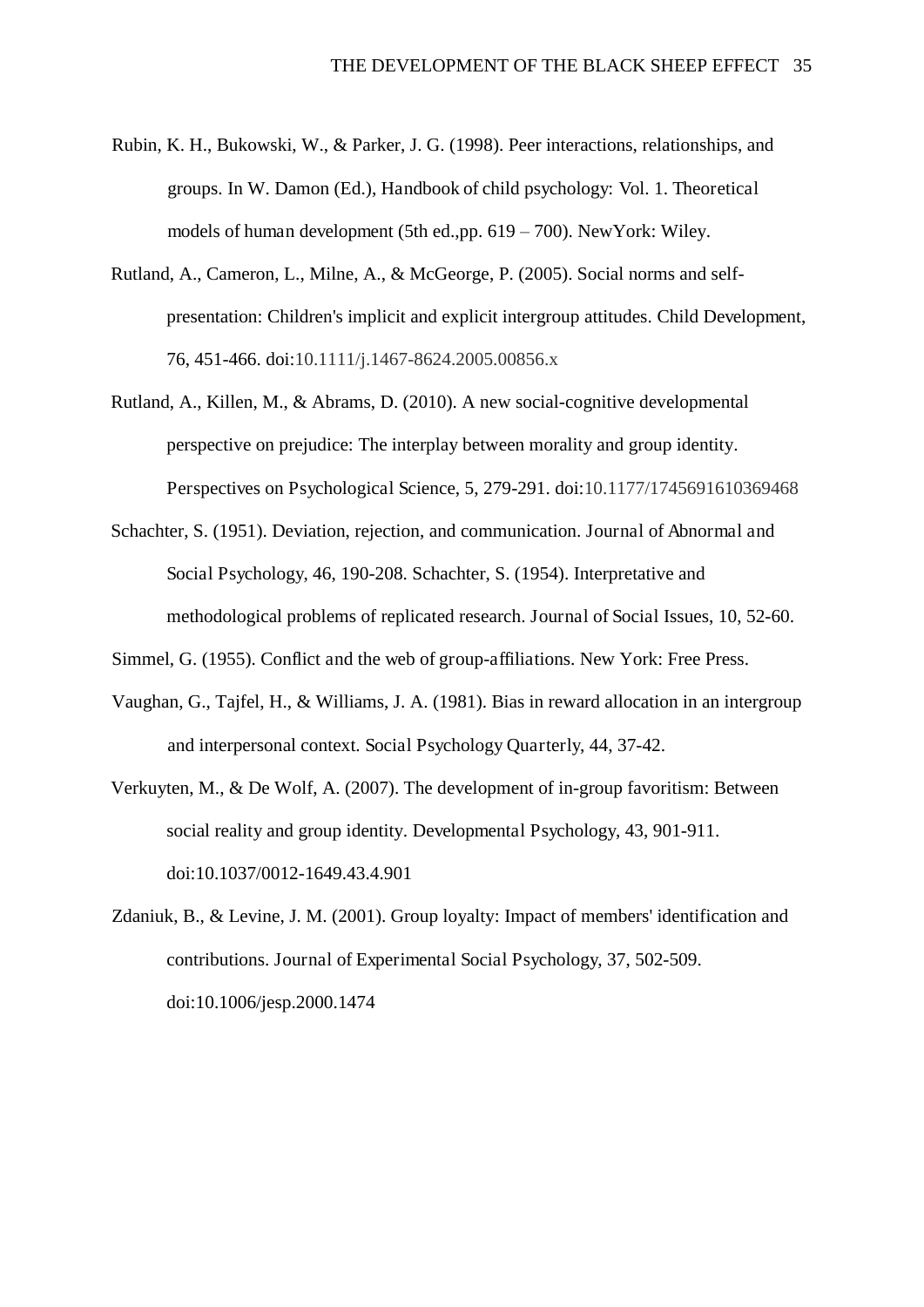#### Table 1.

Examples of Reasoning and Corresponding Categories Used for Coding Free Responses to the Q*uestion 'Why do you think the other children* from your school would feel that way *about [target]?'.*

| Category                           | Example                                              |
|------------------------------------|------------------------------------------------------|
| Personal traits                    | "He would be lazy and not generous"                  |
| Includes reference to the target's |                                                      |
| traits and characteristics         |                                                      |
| Group membership                   | "Because he's from a different school"               |
| Includes reference to the target's |                                                      |
| ingroup                            |                                                      |
| Loyalty                            | "Because we think she doesn't care about the school" |
| Includes reference to loyalty or   |                                                      |
| disloyalty towards the group       |                                                      |
| Moral                              | "She'll be raising money for charity"                |
| Includes reference to fairness,    |                                                      |
| empathy and integration            |                                                      |
| Social conventional                | "Because they want everyone to go to it"             |
| Includes reference to group        |                                                      |
| functioning, social norms or       |                                                      |
| authority                          |                                                      |
| Psychological                      | "Because he likes home"                              |
| Includes reference to personal     |                                                      |
| choice, preferences or perogatives |                                                      |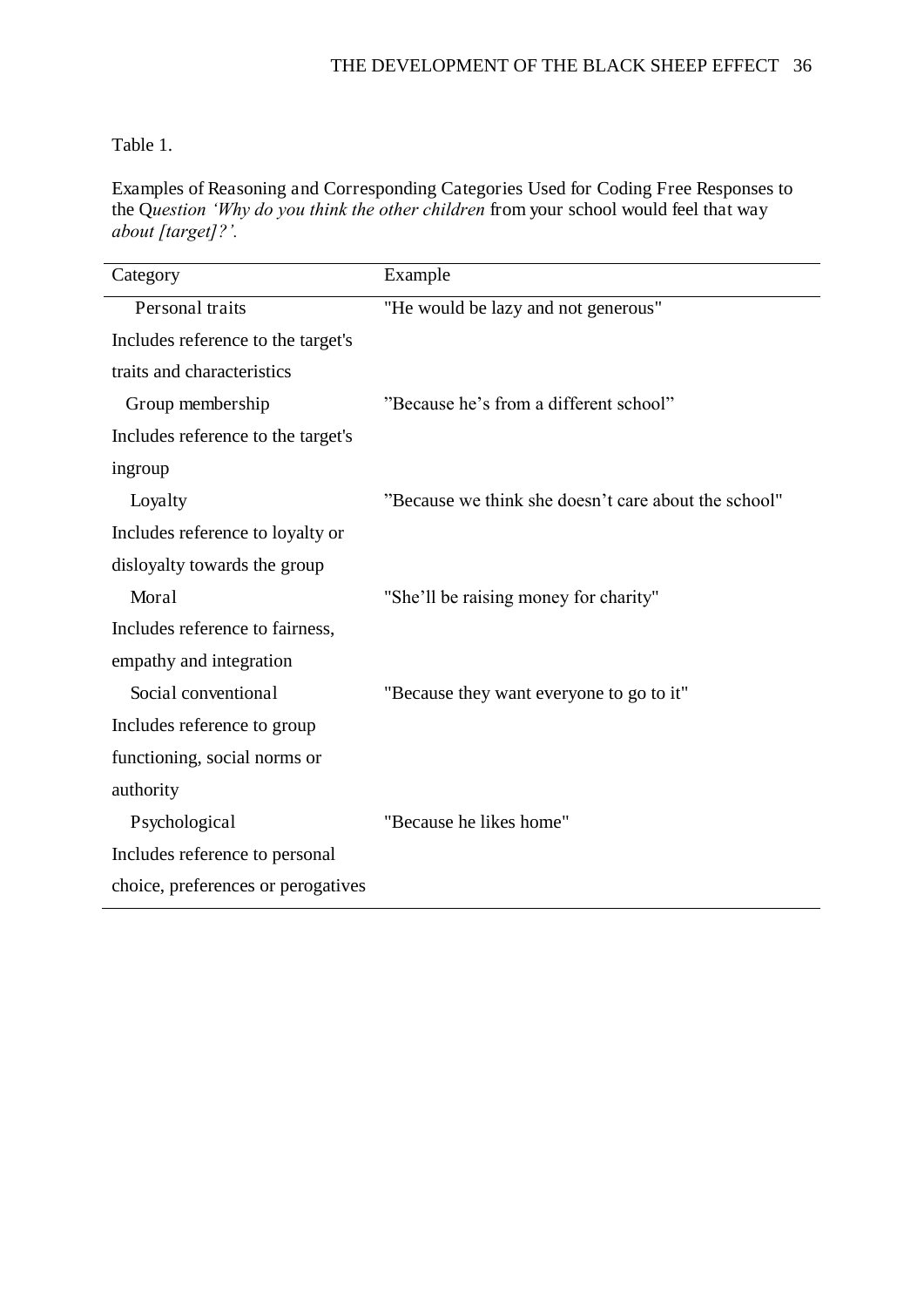#### Table 2.

Means for Judgments of Targets as a Function of their Type of Deviance, Group Membership and Normative vs. Deviant Characteristics

| School         | Group | Target      | Own         |           | Peer        |           | Loyalty          |                  | Morality  |           |
|----------------|-------|-------------|-------------|-----------|-------------|-----------|------------------|------------------|-----------|-----------|
| Year           |       |             | Evaluations |           | Evaluations |           | Reasoning        |                  | Reasoning |           |
|                |       |             | M           | <b>SE</b> | M           | <b>SE</b> | M                | <b>SE</b>        | M         | <b>SE</b> |
| $\overline{2}$ | In    | ${\bf N}$   | 4.07        | .121      | 4.08        | .136      | $\boldsymbol{0}$ | $\boldsymbol{0}$ | .188      | .051      |
|                |       | D           | 3.04        | .151      | 2.13        | .165      | $\boldsymbol{0}$ | $\boldsymbol{0}$ | .188      | .042      |
|                | Out   | $\mathbf N$ | 4.47        | .132      | 4.67        | .147      | 0.               | $\boldsymbol{0}$ | .270      | .058      |
|                |       | D           | 3.00        | .166      | 1.96        | .179      | 0.               | $\boldsymbol{0}$ | .270      | .048      |
| $\overline{4}$ | In    | ${\bf N}$   | 4.09        | .122      | 4.19        | .137      | .021             | .029             | .042      | .051      |
|                |       | D           | 2.56        | .153      | 2.23        | .166      | .042             | .036             | .062      | .042      |
|                | Out   | ${\bf N}$   | 3.69        | .123      | 3.77        | .137      | .122             | .029             | .143      | .051      |
|                |       | D           | 2.85        | .154      | 2.15        | .166      | .082             | .035             | .061      | .041      |
| 6              | In    | ${\bf N}$   | 3.93        | .104      | 3.94        | .116      | .041             | .024             | .205      | .042      |
|                |       | D           | 2.47        | .130      | 2.29        | .141      | .205             | .029             | .027      | .034      |
|                | Out   | ${\bf N}$   | 3.56        | .142      | 3.97        | .158      | .077             | .033             | .051      | .057      |
|                |       | D           | 2.68        | .178      | 2.10        | 192       | .032             | .039             | .051      | .046      |

Note: Target:  $N =$  Normative,  $D =$  Deviant. Evaluations are scored on 1-5 scales. Higher means reflect greater positivity. Reasoning is scored on a 0-1 scale, the mean represents the proportion of participants who used that type of reasoning.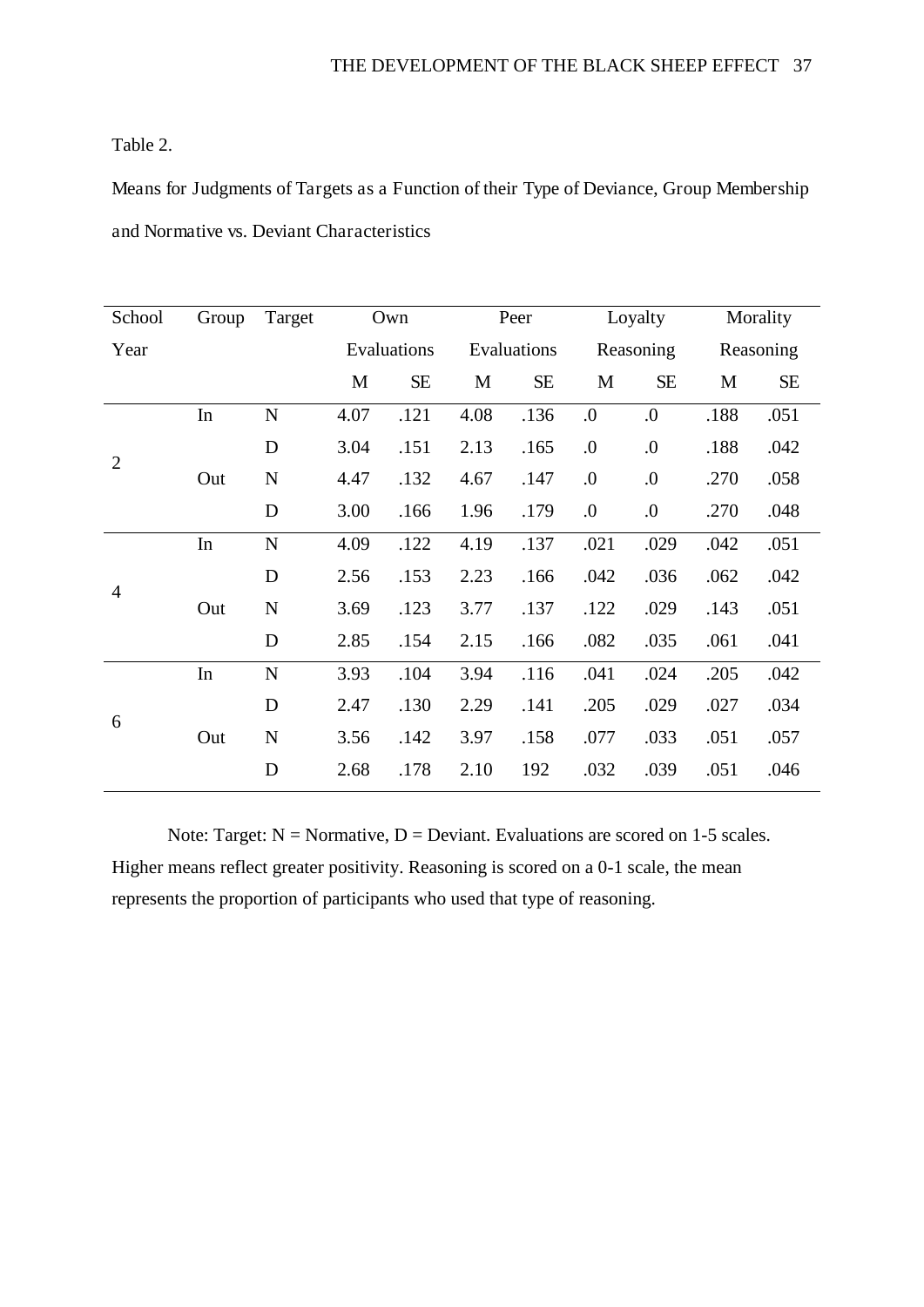Figure 1. Judgments of the normative and deviant targets as a function of children's age and the targets' group membership.



Figure 2a.Proportion of children in each Year Group using Trait, Group and Loyalty